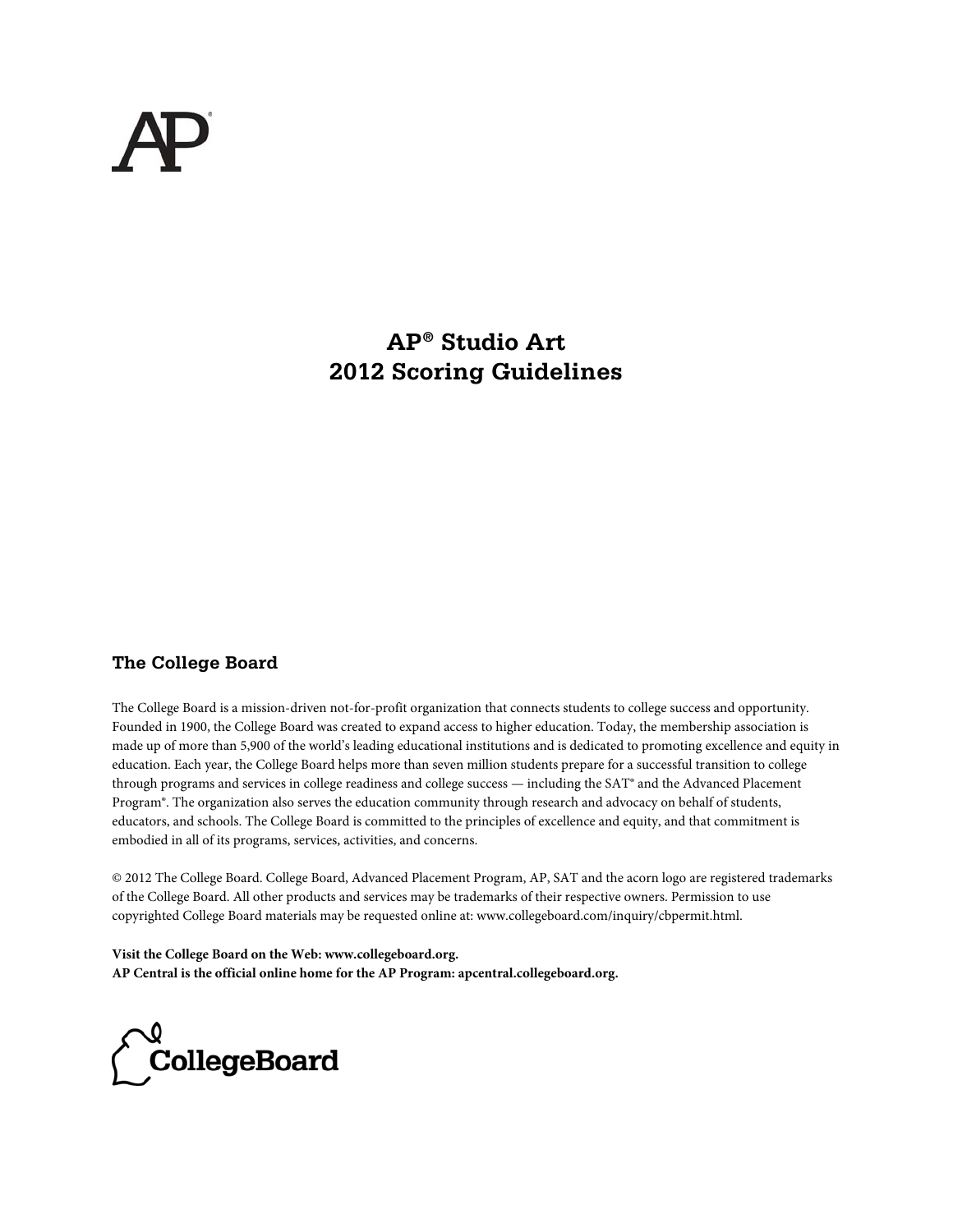### **2-D Design Portfolio**

#### **General Information and a Few Provisos**

- The scoring guidelines for the AP portfolios contain score points from 6 (excellent) through 5  $(\text{strong})$ ,  $4 \text{ (good)}$ ,  $3 \text{ (moderate)}$ ,  $2 \text{ (weak)}$ , and  $1 \text{ (poor)}$ .
- Each score point is characterized by a variety of descriptors of work that would receive that score.
- Because there are only six different points on the scale, each score point represents a band or range of accomplishment.
- Some of the descriptors may seem to contradict each other because the range of possibilities for work at a given score point is so great.
- The descriptors are examples; it is not expected that all the descriptors for a scale point will apply to any one particular portfolio.
- The descriptors intentionally discuss general aspects of artwork at each score point; there is no preferred (or unacceptable) content or style.
- The descriptors, taken as a whole, capture characteristics of work that merits each score.

#### **This is a living document — one that evolves over time. Though these scoring guidelines were used in 2012, they are open to subsequent revision.**

#### **Principles of Design**

- Unity/Variety
- Balance/Emphasis/Contrast
- Rhythm
- Repetition
- Proportion/Scale
- Figure/Ground Relationships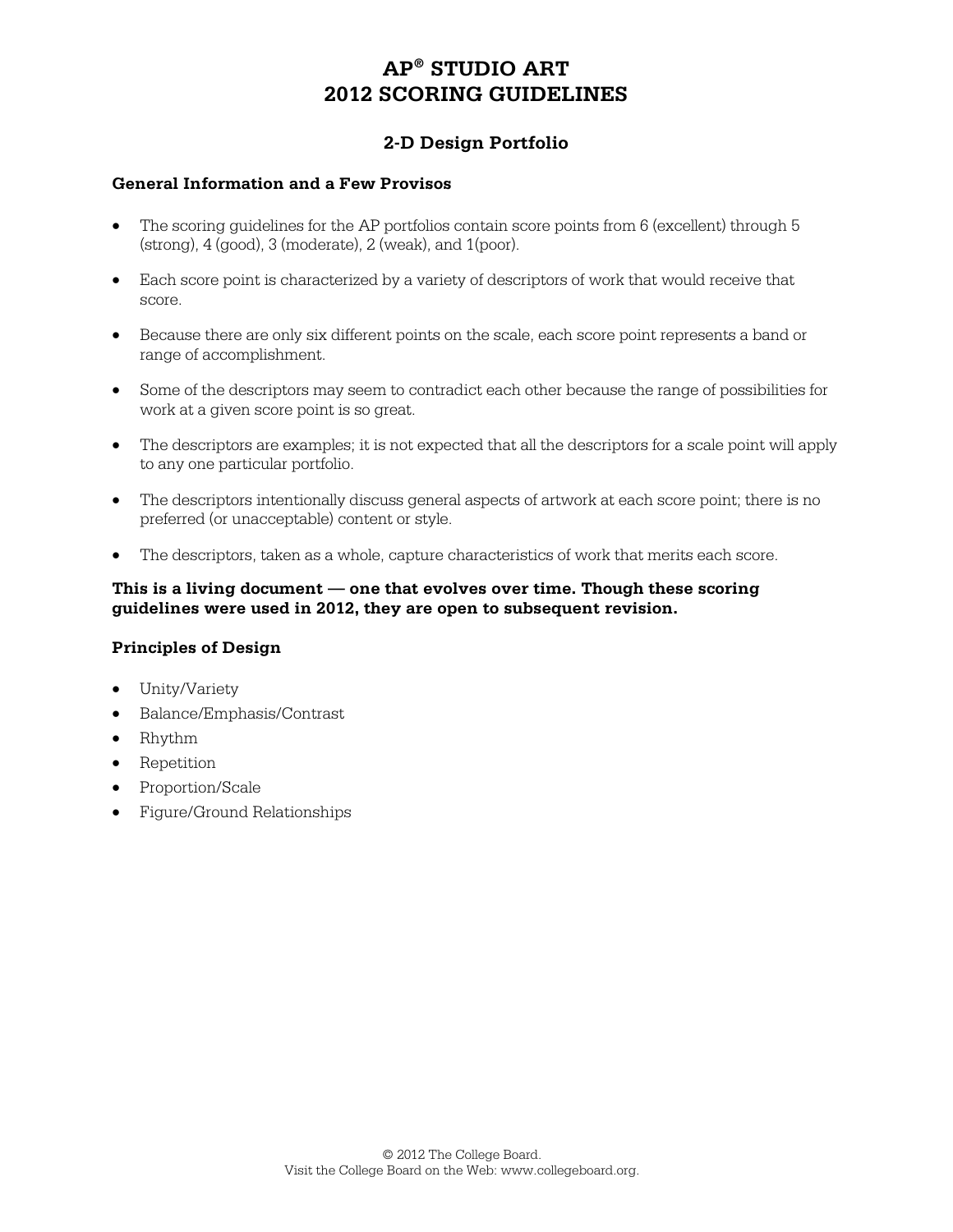### **2-D Design Quality — Section I**

**Five works that demonstrate mastery of design** — apparent in the composition, concept, and execution of the works

#### **Key Scoring Descriptors**

- A. General Use of Design Elements to Investigate the Principles of Two-Dimensional Design
- B. Decision Making and Intention in the Compositional Use of the Elements and Principles of Design
- C. Originality, Imagination, and Invention
- D. Experimentation and Risk Taking
- E. Confident, Evocative Work and Engagement of the Viewer
- F. Technical Competence and Skill with Materials and Media
- G. Appropriation and the Student "Voice"
- H. Overall Accomplishment and Quality

In applying these descriptors, consider the content, style, and process of the work.

#### **6 EXCELLENT QUALITY**

- 6.A In most works there is a highly successful use of the elements of design applied to an investigation of 2-D design principles.
- 6.B The work exhibits well-informed decision making and intention.
- 6.C The composition of the works displays an original, imaginative, and inventive articulation of the elements and principles of design.
- 6.D The work may show successful engagement with experimentation, risk taking, or both.
- 6.E The work as a whole is confident and evocative; it engages the viewer with visual qualities (for example, expressive verve or nuanced subtlety).
- 6.F The technical competence of the work is generally excellent; materials and media are used effectively to express ideas.
- 6.G Any apparent appropriation of published or photographic sources or the work of other artists clearly provides a visual reference that is transformed in the service of a larger, personal vision in which the student's "voice" is prominent.
- 6.H There may be varying levels of accomplishment among the five works, but overall the work reaches a level of excellent quality.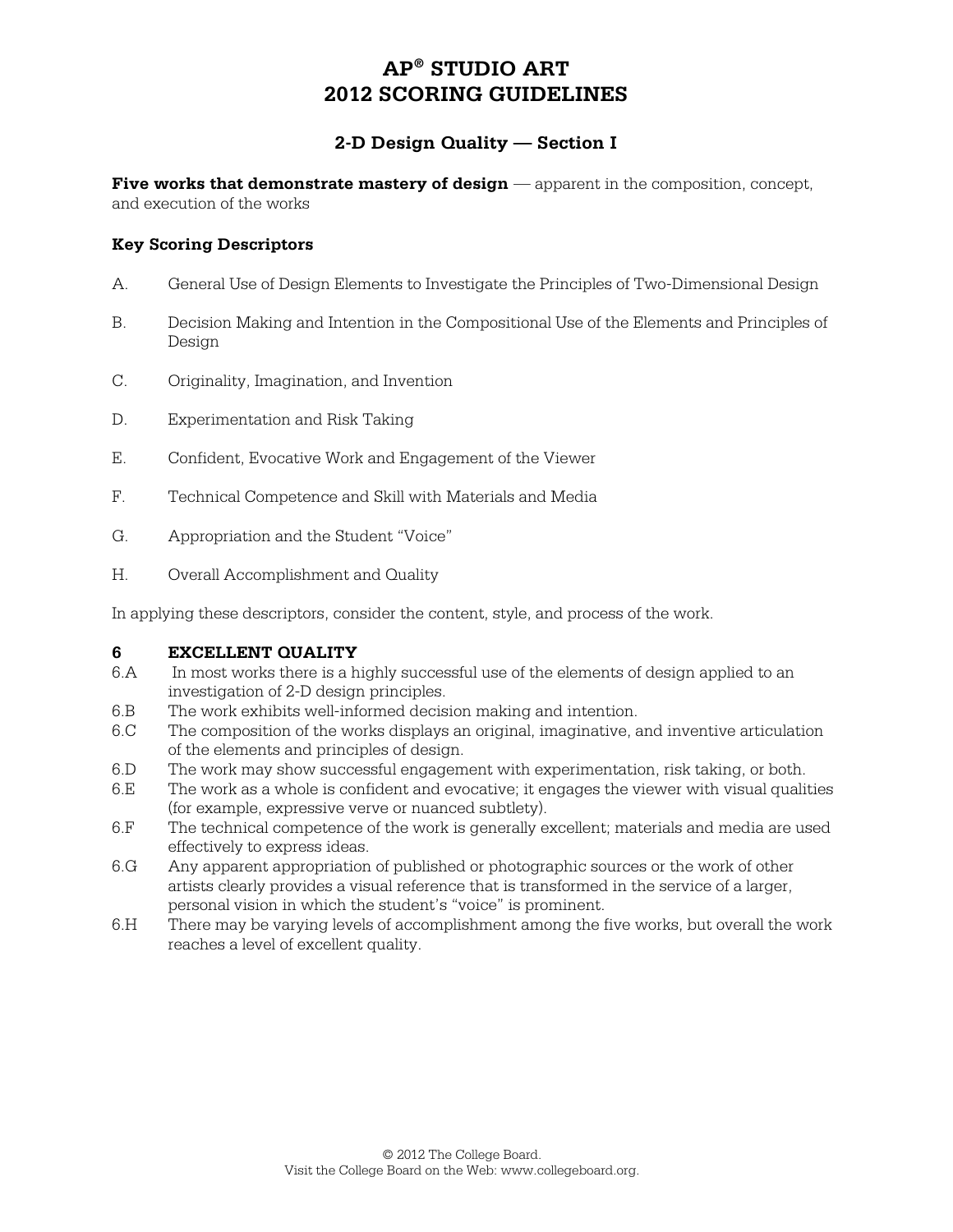## **2-D Design Quality — Section I (continued)**

#### **5 STRONG QUALITY**

- 5.A There is generally successful use of the elements of design applied to an investigation of 2-D design principles.
- 5.B The work shows evidence of thoughtful decision making and intention.
- 5.C The work generally demonstrates imaginative ideas and effective manipulation of the elements and principles of design.
- 5.D The work may show successful engagement with experimentation and/or risk-taking in some pieces.
- 5.E Most works exhibit expressive and evocative qualities that engage the viewer and suggest confidence.
- 5.F The technical competence of the work is strong; materials and media are used well to express ideas.
- 5.G Any apparent appropriation of published or photographic sources or the work of other artists shows a strong sense of the student's "voice" and individual transformation of the images.
- 5.H There may be varying levels of accomplishment among the five works, but overall the work demonstrates strong quality.

### **4 GOOD QUALITY**

- 4.A There is successful use of the elements of design, but the investigation of 2-D design principles is limited in scope.
- 4.B Some clear decision making and intention are evident.
- 4.C The composition of the works demonstrates some imaginative ideas and purposeful manipulation of the elements and principles of design.
- 4.D The work may show engagement with experimentation and/or risk-taking, but with uneven success.
- 4.E Some of the work has evocative qualities that engage the viewer, though confidence is not obvious; conversely the work may display confidence but not be engaging.
- 4.F The work demonstrates good technical competence and use of materials and media; technical aspects and articulation of ideas do not always work together.
- 4.G With the apparent appropriation of published or photographic sources or the work of other artists, the student's "voice" is discernible; the images have been manipulated to express the student's individual ideas.
- 4.H There may be uneven levels of accomplishment among the five works, but overall the work demonstrates good quality.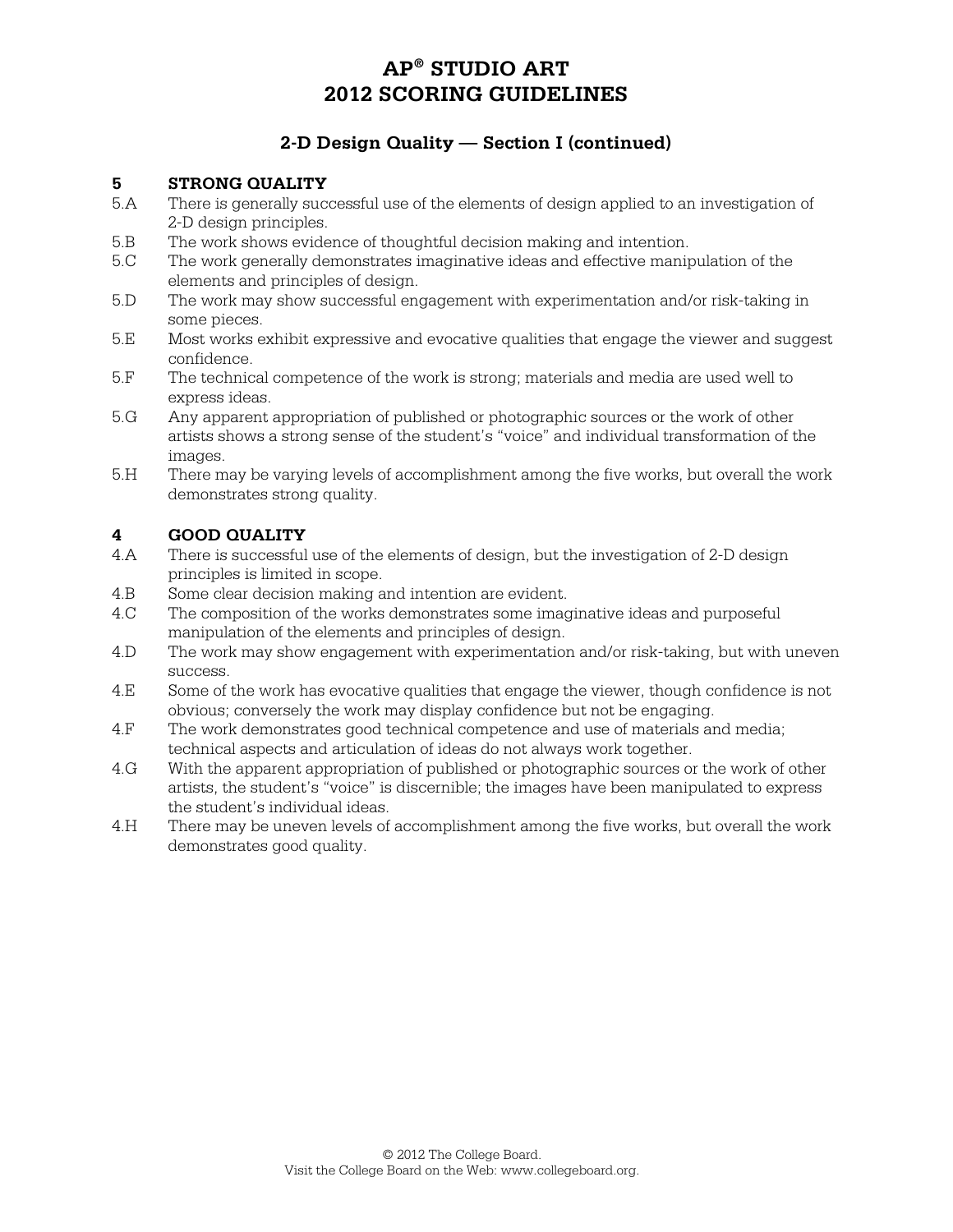## **2-D Design Quality — Section I (continued)**

## **3 MODERATE** QUALITY

- 3.A There is some successful use of the elements of design, but the investigation of their application to 2-D design principles is emerging and narrow in scope.
- 3.B Decision making and intention are questionable.
- 3.C Some imaginative ideas about the use of the elements and principles of design appear to be emerging.
- 3.D The work may show attempts at experimentation and/or risk-taking, but with limited success.
- 3.E There may be one or two evocative, engaging works; confidence is questionable.
- 3.F The work is uneven, but overall it demonstrates emerging technical competence and use of materials and media.
- 3.G If published or photographic sources or the work of other artists are appropriated, the work appears to be nearly direct reproductions; even if the work is skillfully rendered, the student's "voice" and the individual transformation of the images are minimal.
- 3.H There may be an emerging level of accomplishment among the five works, and overall the work demonstrates moderate quality.

### **2 WEAK** QUALITY

- 2.A Some awareness of the elements of design is demonstrated, but there appears to be little understanding or investigation of their application to 2-D design principles.
- 2.B Intention is not clear.
- 2.C The work relies heavily on unoriginal ideas and lacks invention or imaginative use of the elements and principles of design.
- 2.D The work shows little attempt at experimentation or risk taking, or the experimentation has little success.
- 2.E There is little about the work that is engaging; the work lacks confidence.
- 2.F The work is generally awkward; it demonstrates marginal technical competence and clumsy use of materials and media.
- 2.G The works appear to be direct copies of published or photographic sources or the work of other artists; even if they are of average rendering skill, there is little discernible student "voice" or individual transformation.
- 2.H There is little evidence of accomplishment demonstrated in the five works, and overall the work demonstrates weak quality.

#### **1 POOR** QUALITY

- 1.A Very little awareness of the elements of design is demonstrated, and there appears to be minimal understanding or investigation of their application to 2-D design principles.
- 1.B The work appears to be unconsidered and to lack discernible intention.
- 1.C The work lacks originality or imagination.
- 1.D The work shows negligible experimentation or risk taking, or the experimentation is unsuccessful.
- 1.E The work does not engage the viewer; no confidence is evident.<br>1.F The work is generally inept: use of materials is naïve and is lacki
- The work is generally inept; use of materials is naïve and is lacking skill or technical competence.
- 1.G The works are obviously direct, poorly rendered copies of published or photographic sources or the work of other artists; there is no discernible student "voice" or individual transformation.
- 1.H Overall the five works lack accomplishment and are of poor quality.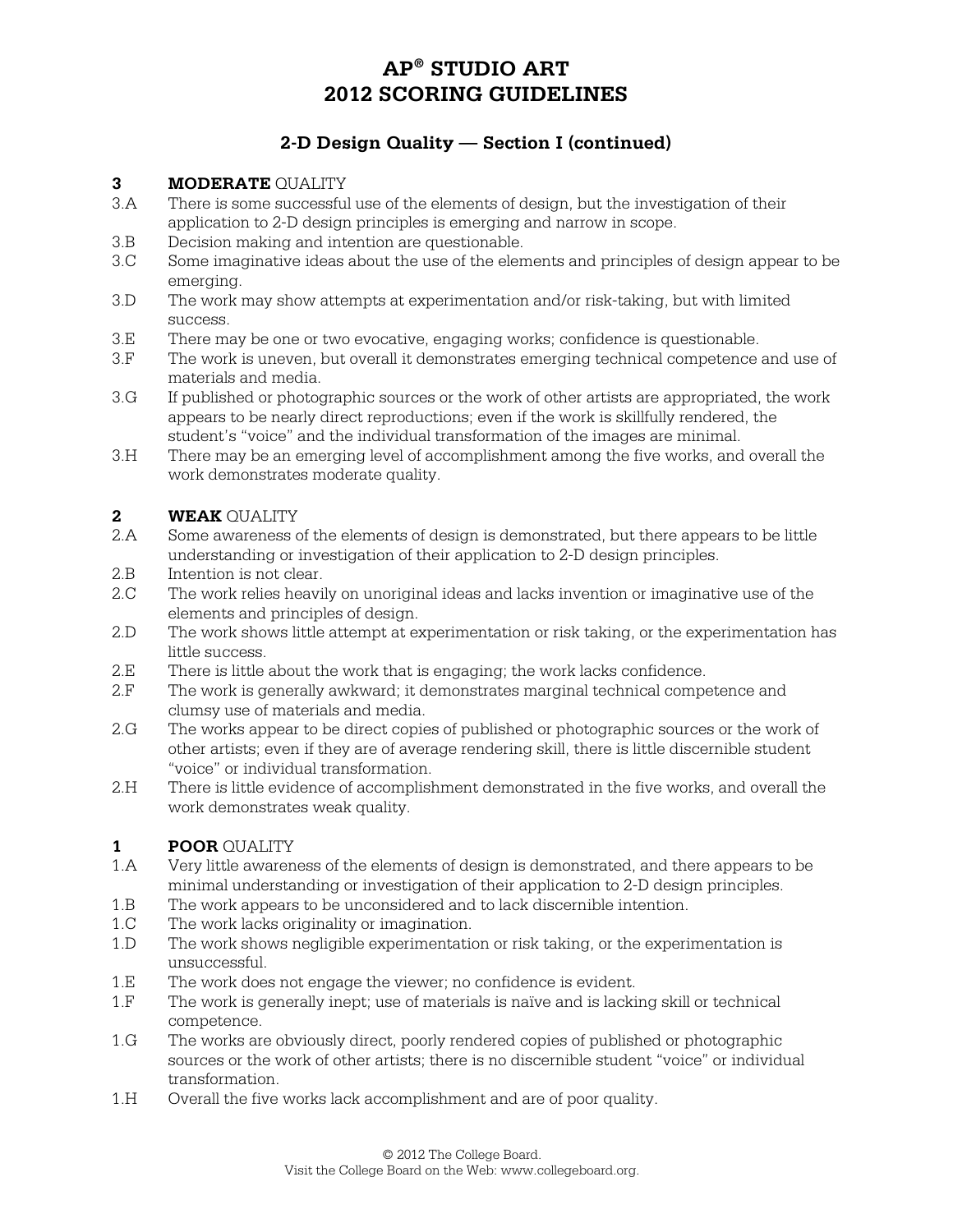### **2-D Design Concentration — Section II**

A concentration is defined as "**a body of work unified by an underlying idea that has visual coherence.**" In scoring concentrations, there are four major areas of concern.

- **Coherence and/or development** is the work presented actually a concentration?
- **Quality of the concept/idea represented** is there evidence of thinking and of focus?
- **Degree of development and investigation that is evident in the work —** including the amount of work or number of pieces represented
- **Quality of the work in both concept and technique**

Note: These four areas will necessarily appear in shifting relationships of relative strength and weakness. Where the four are not even in the level of achievement they represent, they will be considered as a whole to arrive at the score for the section.

Because this section is concerned with a process of growth and discovery, the work presented may span a range of levels of achievement. If this is the case, the higher level that is reached should be acknowledged in the score that is given.

### **Key Scoring Descriptors**

- A. Integration of the Topic of the Concentration and the Work Presented
- B. Decision Making and Discovery Through Investigation
- C. Originality and Innovative Thinking
- D. Evocative Theme and Engagement of the Viewer
- E. Understanding and Application of 2-D Design Principles
- F. Growth and Transformation
- G. Technical Competency and Skill with Materials and Media
- H. Appropriation and the Student "Voice"
- I. Image Quality (for Weak and Poor Concentration Only)
- J. Overall Accomplishment and Quality

In applying these descriptors, consider the content, style, and process of the work.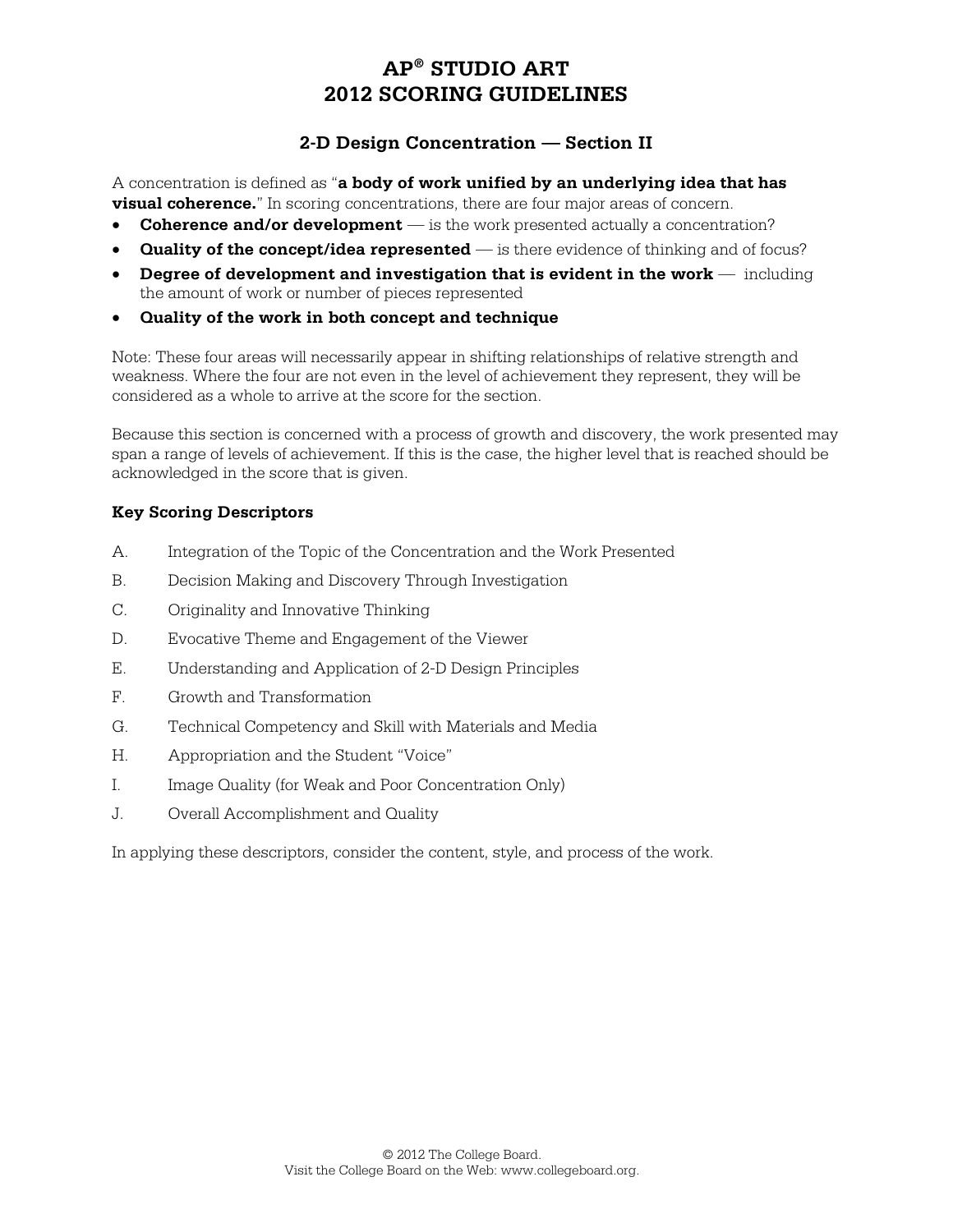### **2-D Design Concentration — Section II (continued)**

#### **6 EXCELLENT** CONCENTRATION

- 6.A The concentration topic and the work presented are unmistakably and coherently integrated.
- 6.B The investigation of the concentration topic provides convincing evidence of informed decision making and discovery.
- 6.C The concentration clearly demonstrates an original vision and innovative ideas and/or risktaking.
- 6.D An evocative, engaging theme is sustained through most of the work within the concentration.
- 6.E The work shows a thorough understanding and effective application of 2-D design principles.
- 6.F In general the work is technically excellent; materials and media are used effectively to express ideas.
- 6.G The work conveys a sense of transformation, and most works demonstrate a distinct measure of success.
- 6.H Any apparent appropriation of published or photographic sources clearly provides a visual reference that is transformed in the service of a larger, personal vision in which the student's "voice" is prominent.
- 6.J Accomplishment among the works may vary, but overall the work reaches a level of excellent quality.

#### **5 STRONG** CONCENTRATION

- 5.A The concentration topic is successfully integrated with most of the work presented.
- 5.B The investigation of the concentration topic provides evidence of thoughtful decision making and of discovery in many works.
- 5.C The work for the concentration generally demonstrates original and innovative ideas.
- 5.D An evocative, engaging concentration theme is clearly present in much of the work.
- 5.E Overall the work shows understanding and effective application of design principles; there may be some less successful pieces.
- 5.F The work is technically strong; materials and media are used well to express ideas.
- 5.G The work generally exhibits transformation, and many works demonstrate a measure of success.
- 5.H Any apparent appropriation of published or photographic sources or the work of other artists shows a strong sense of the student's "voice" and individual transformation of the images.
- 5.J There may be varying levels of accomplishment among the works, but overall the work is of strong quality.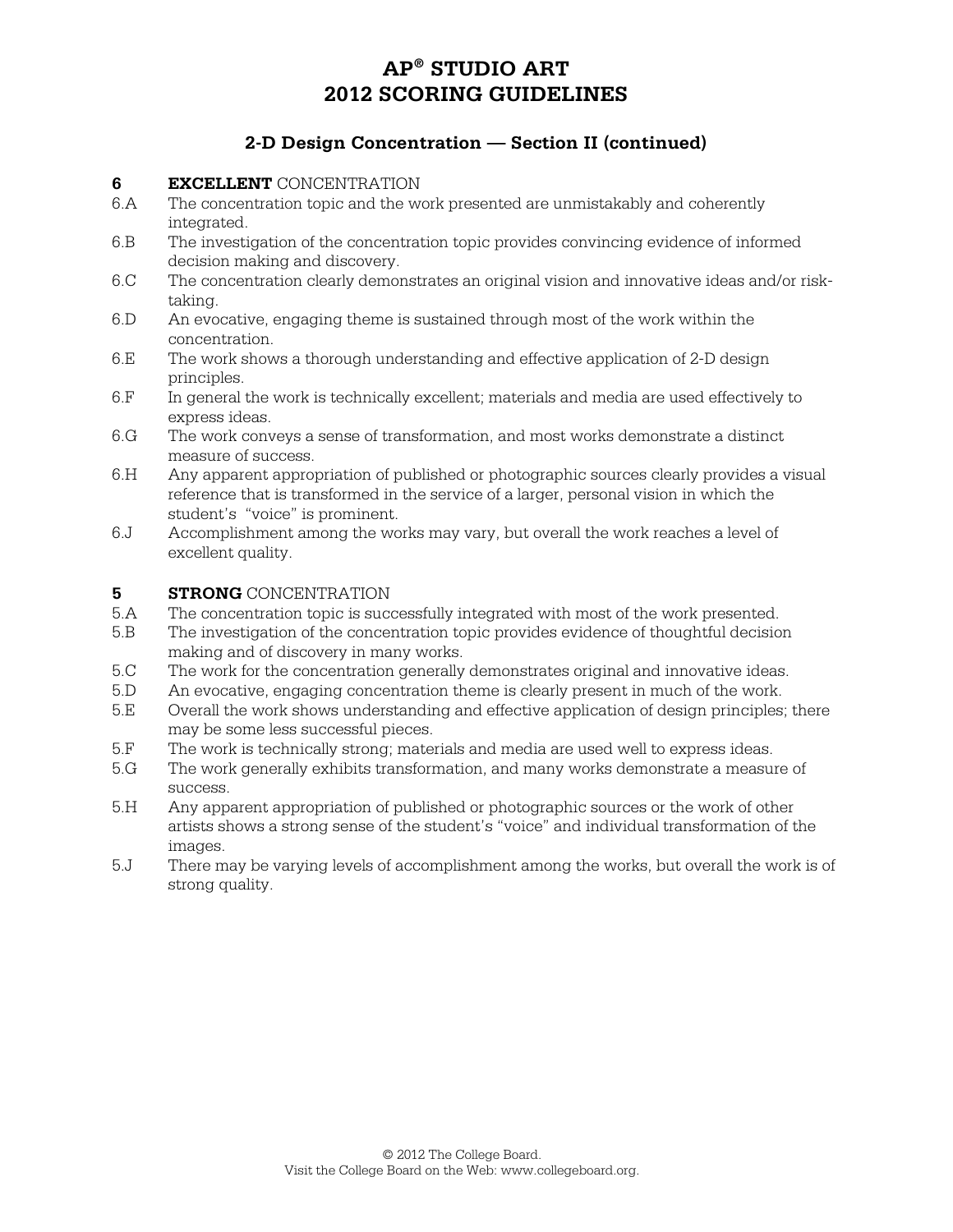## **2-D Design Concentration — Section II (continued)**

#### **4 GOOD** CONCENTRATION

- 4.A The concentration topic and the work presented are closely related.
- 4.B Some clear decision making and discovery are evident in the investigation of the concentration.
- 4.C The concentration demonstrates some originality, and the work shows some innovative thinking.
- 4.D A clear theme that engages the viewer with some of the work is discernible.
- 4.E The work is inconsistent in quality, but overall the understanding and application of design principles is good.
- 4.F The work demonstrates good technical competence and use of materials and media; technical aspects and articulation of ideas do not always work together.
- 4.G Apparent transformation is noticeable, but the scope of the work is limited or repetitive.
- 4.H With the apparent appropriation of published or photographic sources or the work of other artists, the student's "voice" is discernible; the images have been manipulated to express the student's individual ideas.
- 4.J There may be uneven levels of accomplishment among the works for the concentration, but overall the work is of good quality.

#### **3 MODERATE** CONCENTRATION

- 3.A The connection between the concentration topic and the work is evident but erratic.
- 3.B Decision making is sporadic, and the work demonstrates little sense of investigation or discovery.
- 3.C An idea for a concentration is presented, and some original ideas or attempts at innovation with materials and techniques seem to be emerging.
- 3.D A potentially engaging theme is somewhat discernible but is inadequately considered.
- 3.E Some development is evident, but only a moderate understanding and superficial application of design principles are demonstrated.
- 3.F Though uneven, the work demonstrates emerging technical competence and some knowledgeable use of materials and media.
- 3.G Some transformation is discernible, but the scope of the work is narrow, repetitive, or both.
- 3.H If published or photographic sources or the work of other artists are appropriated, the work appears to be nearly direct reproductions; even if the work is skillfully rendered, the student's "voice" and the individual transformation of the images are minimal.
- 3.J There may be an emerging level of accomplishment among the works for the concentration, and overall the work is of moderate quality.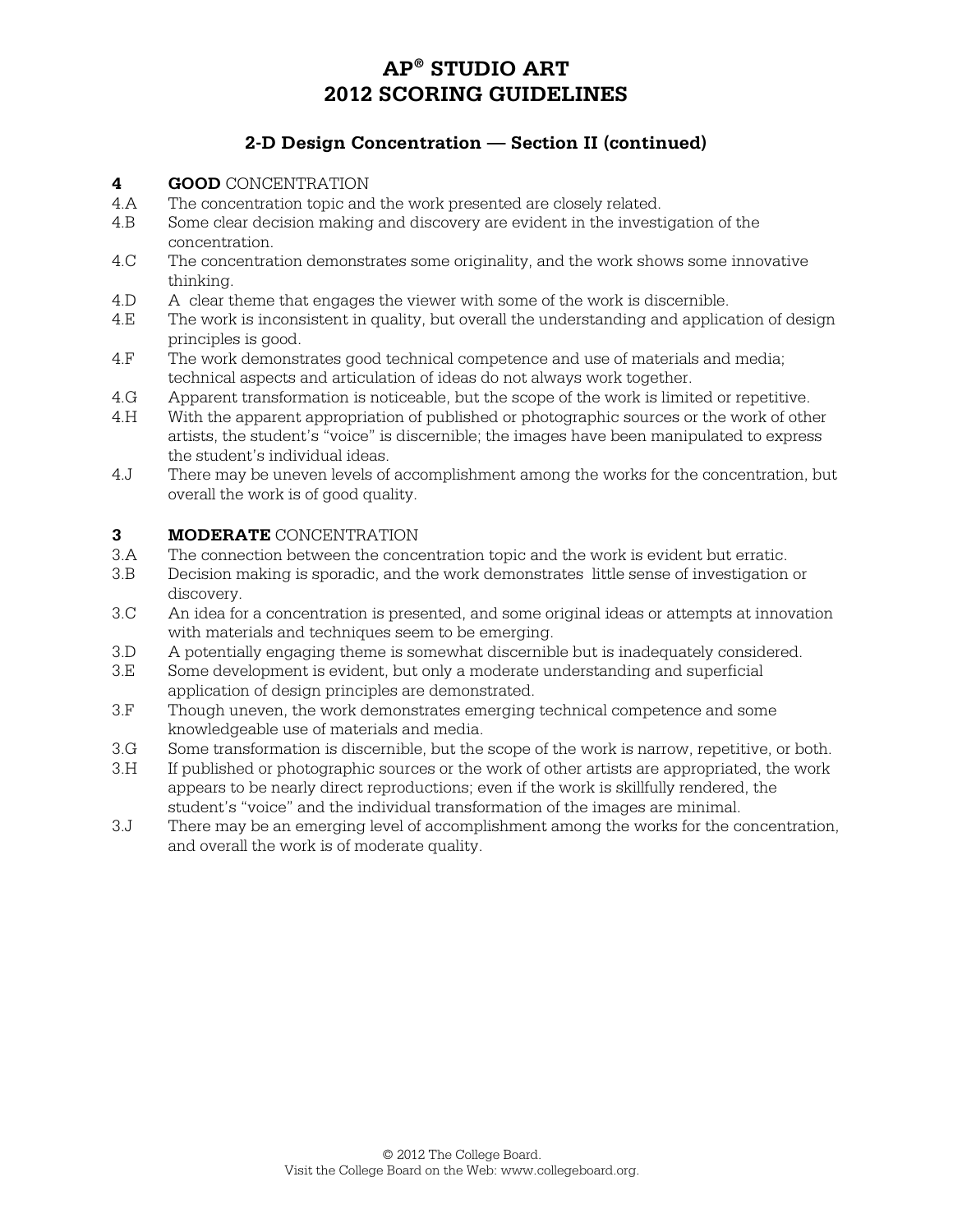### **2-D Design Concentration — Section II (continued)**

#### **2 WEAK** CONCENTRATION

- 2.A There is a sense of a concentration, but integration of the topic and the work is inadequately considered.
- 2.B Decision making is lacking; the work appears inadequately thought out and insufficiently explored.
- 2.C An idea for a concentration is presented, but the ideas in the work are unoriginal or rely mostly on appropriation.
- 2.D A potentially engaging theme is present but is largely unsuccessful.
- 2.E A concentration is evident, but the work shows a weak understanding or random application of design principles.
- 2.F Overall the work demonstrates marginal technical competence and awkward use of materials and media.
- 2.G The work is mostly repetitive; only a few pieces suggest growth or show slight signs of transformation.
- 2.H The works appear to be direct copies of published or photographic sources or the work of other artists; there is little discernible student "voice" or individual transformation.
- 2.I The images are difficult to see properly because they are too small, unfocused, or poorly lighted.
- 2.J Little evidence of accomplishment is demonstrated; overall the work is of weak quality.

#### **1 POOR** CONCENTRATION

- 1.A There is very little or no evidence of a concentration topic in the work presented, or there is not enough work to represent a concentration.
- 1.B There is little or no evidence of decision making or investigation.
- 1.C An idea for a concentration may be present, but the work comprises trite, simplistic, or appropriated solutions that are poorly executed.
- 1.D A theme that could engage the viewer with the work is absent.
- 1.E The work shows very little or no understanding of design principles and their application.
- 1.F The work shows very little technical competence; it is naïve and lacks skill.
- 1.G Overall the work shows no indication of growth or transformation.
- 1.H The works are obviously direct copies of published or photographic sources or the work of other artists; there is no discernible student "voice" or individual transformation.
- 1.I The images are impossible to see properly because they are too small, unfocused, or poorly lighted.
- 1.J Overall the works for the concentration lack accomplishment and are of poor quality.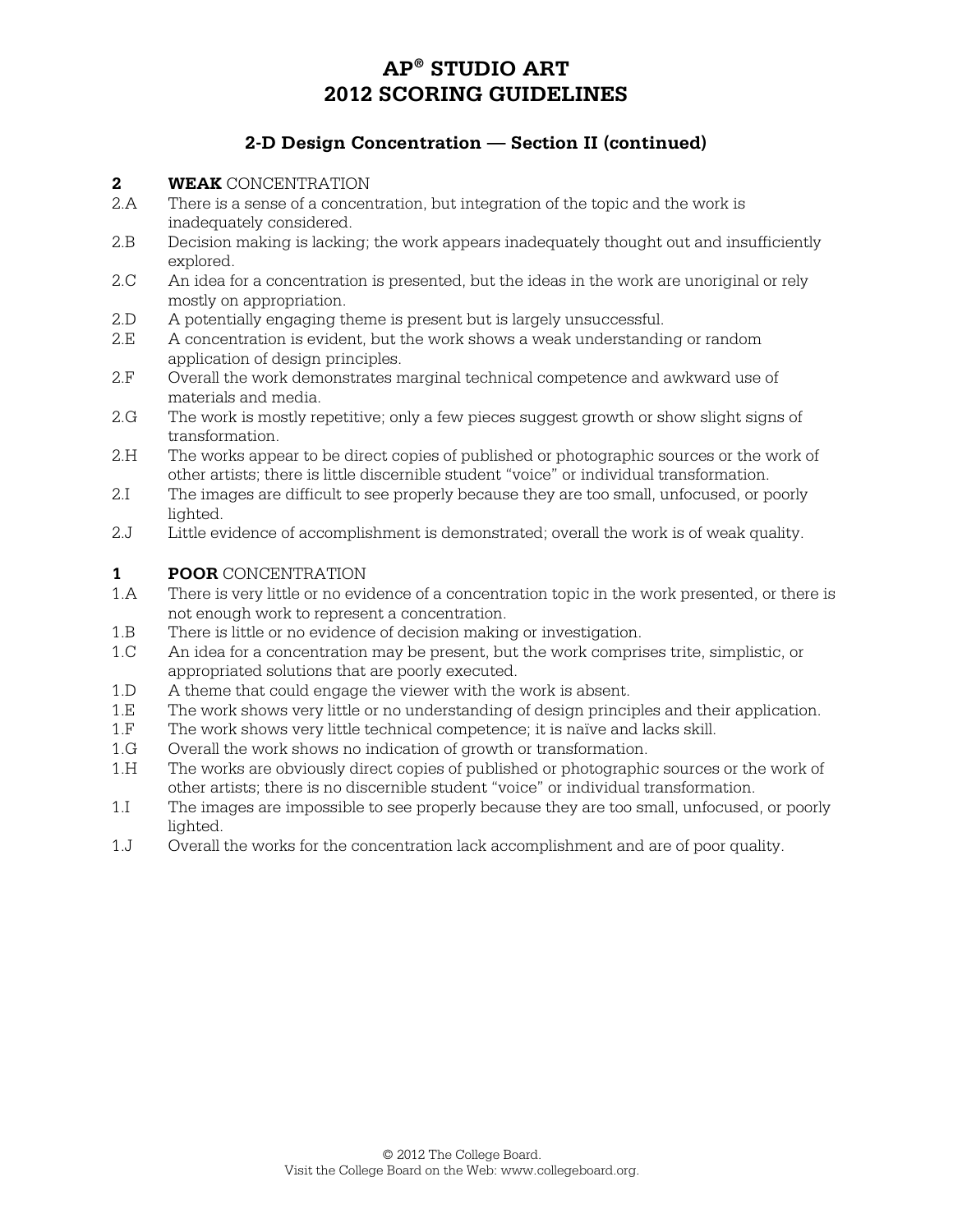### **2-D Design Breadth — Section III**

#### **A variety of works demonstrating understanding of the principles of design**

Look for engagement with a range of design principles:

| Unity/Variety    | Balance/Emphasis/Contrast  |
|------------------|----------------------------|
| Rhythm           | Repetition                 |
| Proportion/Scale | Figure/Ground Relationship |

#### **Key Scoring Descriptors**

- A. Broad Investigation of 2-D Design Principles
- B. Originality and Innovative Thinking
- C. Application of 2-D-Design Principles to Broad Range of Design Problems
- D. Purpose and Intention in the Compositional Use of the Elements and Principles of Design
- E. Confident, Evocative Work That Engages the Viewer
- F. Technical Competence and Skill with Materials and Media
- G. Appropriation and the Student "Voice"
- H. Image Quality (for Weak and Poor Breadth Sections Only)
- I. Overall Accomplishment and Quality

In applying these descriptors, consider the content, style, and process of the work.

#### **6 EXCELLENT** BREADTH

- 6.A The work shows an informed investigation of a broad range of 2-D design principles.
- 6.B The work clearly demonstrates original vision, a variety of innovative ideas and/or risk taking, and inventive articulation of a broad range of the elements and principles of 2-D design.
- 6.C The work shows an excellent application of 2-D design principles to a broad range of design problems
- 6.D The work clearly demonstrates a broad range of intentions or purposes; it articulates multiple insights.
- 6.E The work as a whole is confident and evocative; it engages the viewer with visual qualities (for example, verve or nuanced subtlety).
- 6.F The work is technically excellent; materials and media are used effectively to express ideas.
- 6.G Any apparent appropriation of published or photographic sources or the work of other artists clearly provides a visual reference that is transformed in the service of a larger, personal vision in which the student's "voice" is prominent.
- 6.I There may be a varying range of accomplishment among the works, but overall the work reaches a level of excellent breadth and quality.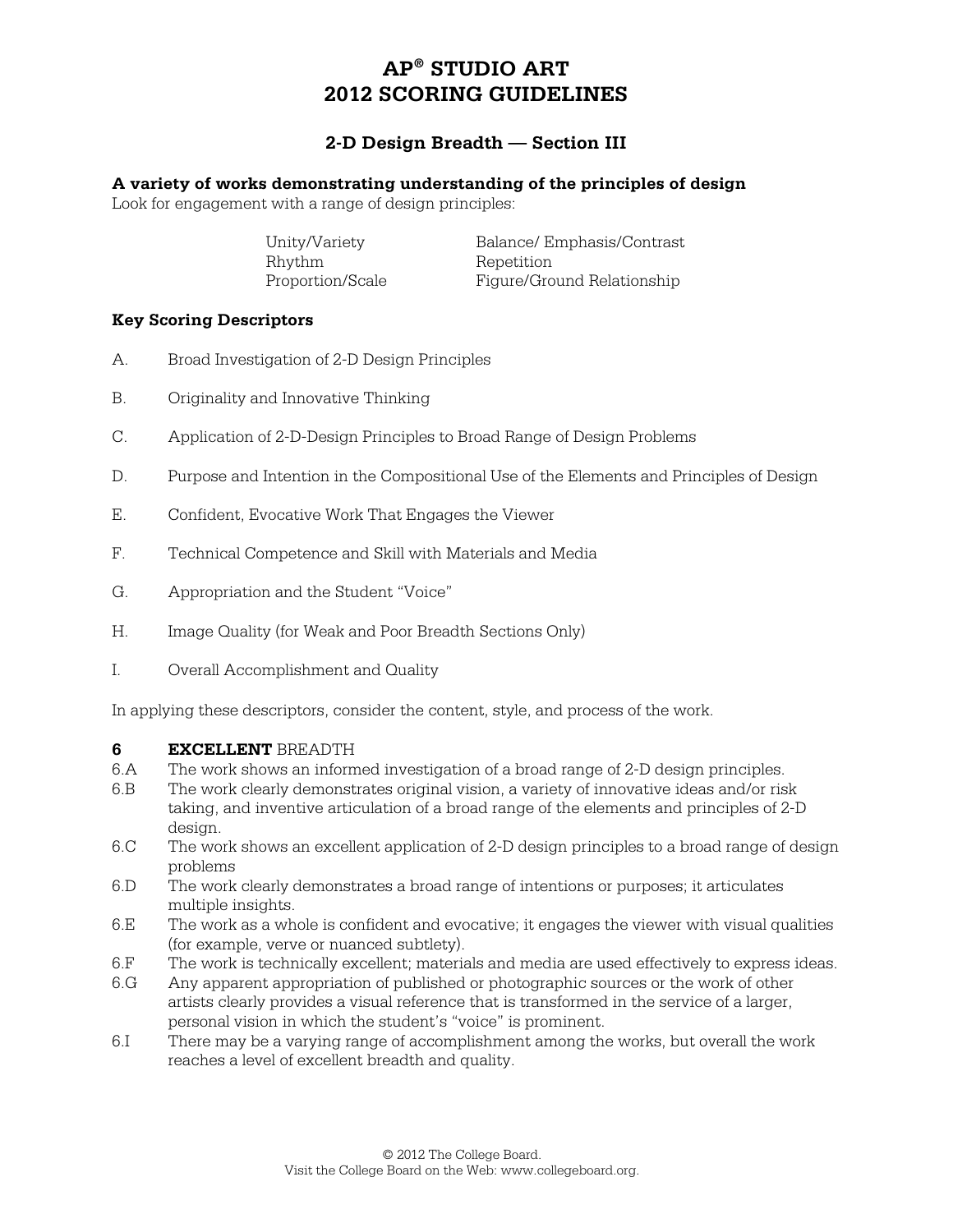### **2-D Design Breadth — Section III (continued)**

#### **5 STRONG** BREADTH

- 5.A The work shows a thoughtful investigation of a range of 2-D design principles.
- 5.B The work demonstrates a range of original, innovative ideas and effective manipulation of the elements and principles of 2-D design.
- 5.C The work shows strong application of 2-D design principles to a range of design problems.
- 5.D The work demonstrates a variety of intentions or purposes; a range of insights is apparent.
- 5.E Most of the work engages the viewer with expressive and evocative qualities; the work suggests confidence.
- 5.F The work is technically strong; materials and media are used well to express ideas.
- 5.G Any apparent appropriation of published or photographic sources or the work of other artists shows a strong sense of the student's "voice" and individual transformation of the images.
- 5.I There may be varying levels of accomplishment among the works, but overall the work is of strong breadth and quality.

#### **4 GOOD** BREADTH

- 4.A The work shows a good investigation of a variety of 2-D design principles.
- 4.B The work demonstrates some originality, some innovative thinking, and purposeful manipulation of the elements and principles of 2-D design.
- 4.C The work shows good application of 2-D design principles to an acceptable range of design problems.
- 4.D The work shows a variety of intentions and purposes, although they may not be clearly articulated.
- 4.E Some of the work has discernible evocative or engaging qualities, though confidence is not strongly apparent; conversely the work may display confidence but not be engaging.
- .4.F The work demonstrates good technical competence and use of materials and media; technical aspects and articulation of ideas do not always work together.
- 4.G Within the apparent appropriation of published or photographic sources or the work of other artists, the student's "voice" is discernible; the images have been manipulated to express the student's individual ideas.
- 4.I There may be uneven levels of accomplishment among the works, but overall the work is of good breadth and quality.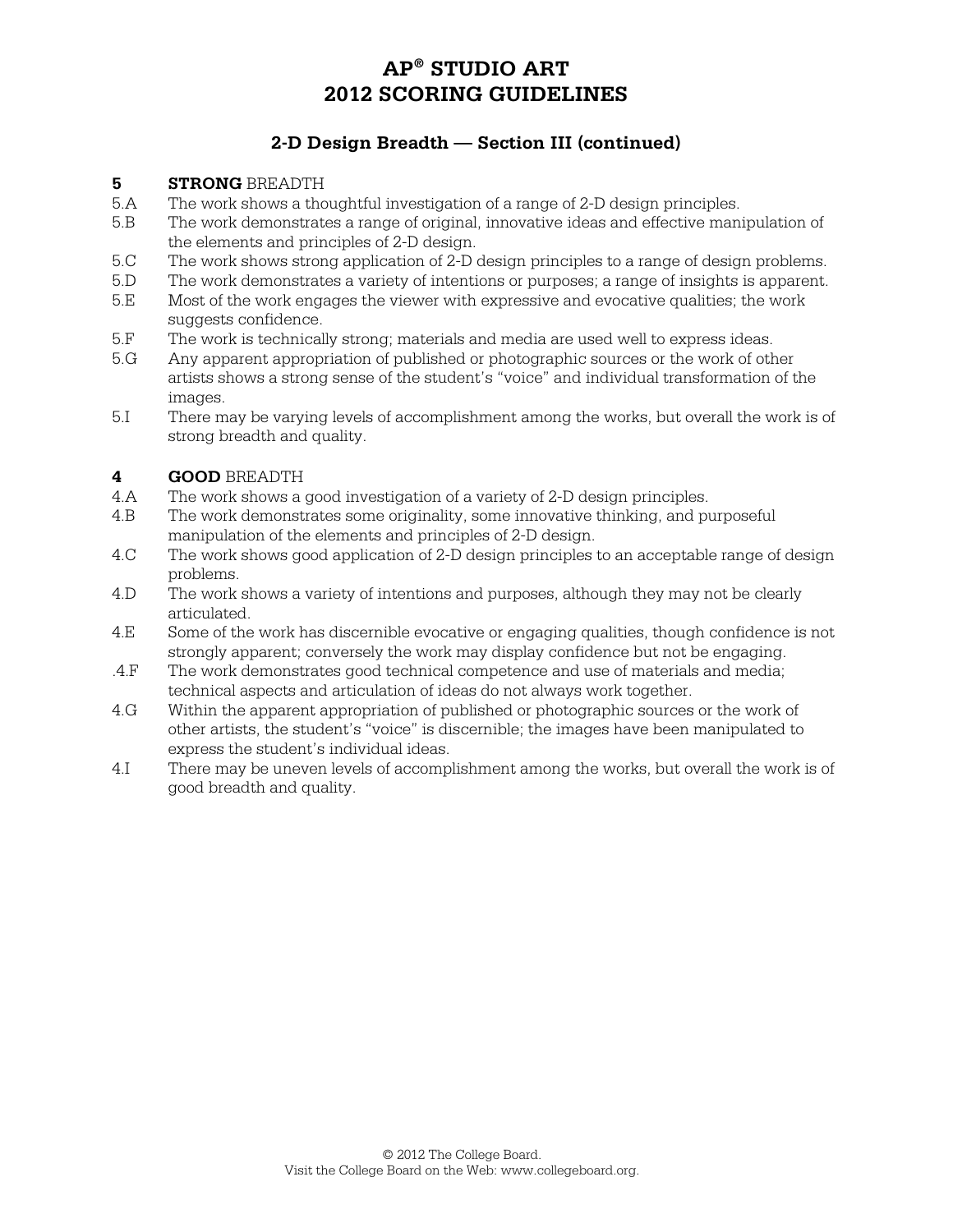### **2-D Design Breadth — Section III (continued)**

#### **3 MODERATE** BREADTH

- 3.A The work shows superficial decision making or discovery, with little sense of an extended investigation into 2-D design principles.
- 3.B Some original ideas seem to be emerging, or some attempt at innovation with the elements and principles of 2-D design is evident.
- 3.C The work shows superficial application of 2-D principles to a limited range of design problems.
- 3.D The work shows a limited range of intention and purpose.
- 3.E The work is emerging in terms of potentially engaging qualities; confidence is questionable.
- 3.F The work demonstrates moderate technical competence and some knowledgeable use of materials and media.
- 3.G If published or photographic sources or the work of other artists are appropriated, the work appears to be nearly direct reproductions; even if skillfully rendered, the student's "voice" and the individual transformation of the images are minimal.
- 3.I There may be an emerging level of accomplishment among the works, and overall the work is of moderate breadth and quality.

#### **2 WEAK** BREADTH

- 2.A The work shows very little evidence of investigation of a range of 2-D design principles.
- 2.B The ideas in the work are unoriginal or rely mostly on appropriation; the work does not show inventive use of the elements and principles of 2-D design.
- 2.C The work shows a weak application of 2-D design principles to a very limited range of design problems.
- 2.D The work does not clearly articulate a range of intentions or purposes.<br>2.E There is little about the work that engages the viewer; the work lacks
- There is little about the work that engages the viewer; the work lacks confidence.
- 2.F The work is generally awkward; it demonstrates marginal technical competence and awkward use of materials and media.
- 2.G The works appear to be direct copies of published or photographic sources or the work of other artists; there is little discernible student "voice" or individual transformation.
- 2.H The images are difficult to see properly because they are too small, unfocused, or poorly lighted.
- 2.I There is little evidence of accomplishment demonstrated in the works; overall the work is of weak breadth and quality.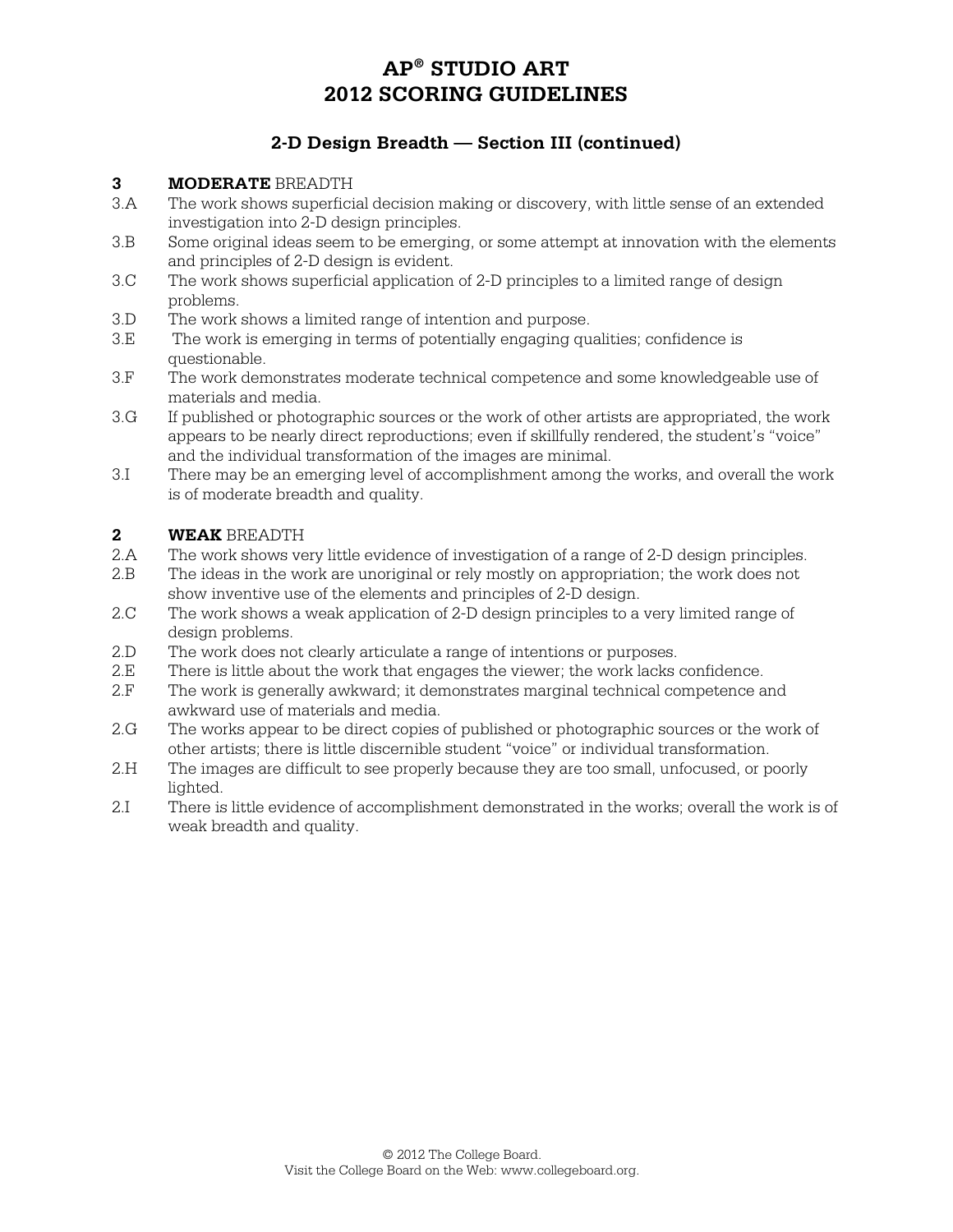### **2-D Design Breadth — Section III (continued)**

#### **1 POOR** BREADTH

- 1.A The work shows negligible investigation of a range of 2-D design principles.
- 1.B There is no original or imaginative ideation in the work in regard to the elements and principles of 2-D design; the work comprises trite, simplistic, or appropriated solutions.
- 1.C The work shows little or no useful application of 2-D design principles, regardless of the number of problem-solving attempts.
- 1.D The work is repetitive in regard to intentions or purposes.
- 1.E The work does not engage the viewer; there is no confidence evident in the work.<br>1 F The work is generally inept: use of materials and media is naïve and lacks skill or t
- The work is generally inept; use of materials and media is naïve and lacks skill or technical competence.
- 1.G The works appear as direct copies of published or photographic sources or the work of other artists; there is no discernible student "voice" or individual transformation.
- 1.H The images are impossible to see properly because they are too small, unfocused, or poorly lighted; there may too few images to constitute investigation of breadth.
- 1.I Overall the work lacks accomplishment and is of poor breadth and quality.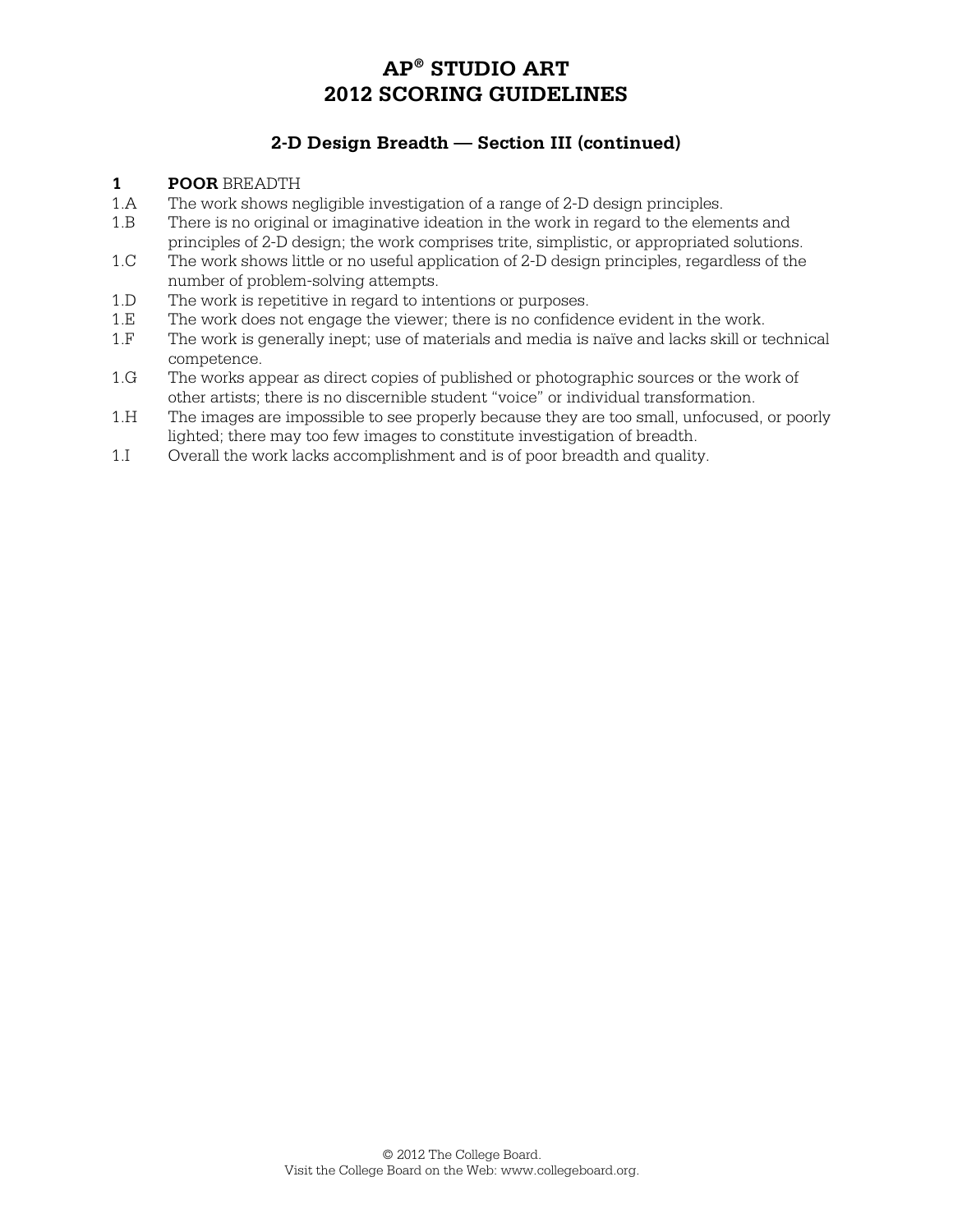### **3-D Design Portfolio**

#### **General Information and a Few Provisos**

- The scoring guidelines for the AP portfolios contain score points from 6 (excellent) through 5  $(\text{strong})$ ,  $4 \text{ (good)}$ ,  $3 \text{ (moderate)}$ ,  $2 \text{ (weak)}$ , and  $1 \text{ (poor)}$ .
- Each score point is characterized by a variety of descriptors of work that would receive that score.
- Because there are only six different points on the scale, each score point represents a band or range of accomplishment.
- Some of the descriptors may seem to contradict each other because the range of possibilities for work at a given score point is so great.
- The descriptors are examples; it is not expected that all the descriptors for a scale point will apply to any one particular portfolio.
- The descriptors intentionally discuss general aspects of artwork at each score point; there is no preferred (or unacceptable) content or style.
- The descriptors, taken as a whole, capture characteristics of work that merits each score.

#### **This is a living document — one that evolves over time. Though these scoring guidelines were used in 2012, they are open to subsequent revision.**

#### **Principles of 3-D Design**

- Unity/Variety
- Balance/Emphasis/Contrast
- Rhythm
- Repetition
- Proportion/Scale
- Figure/Ground Relationships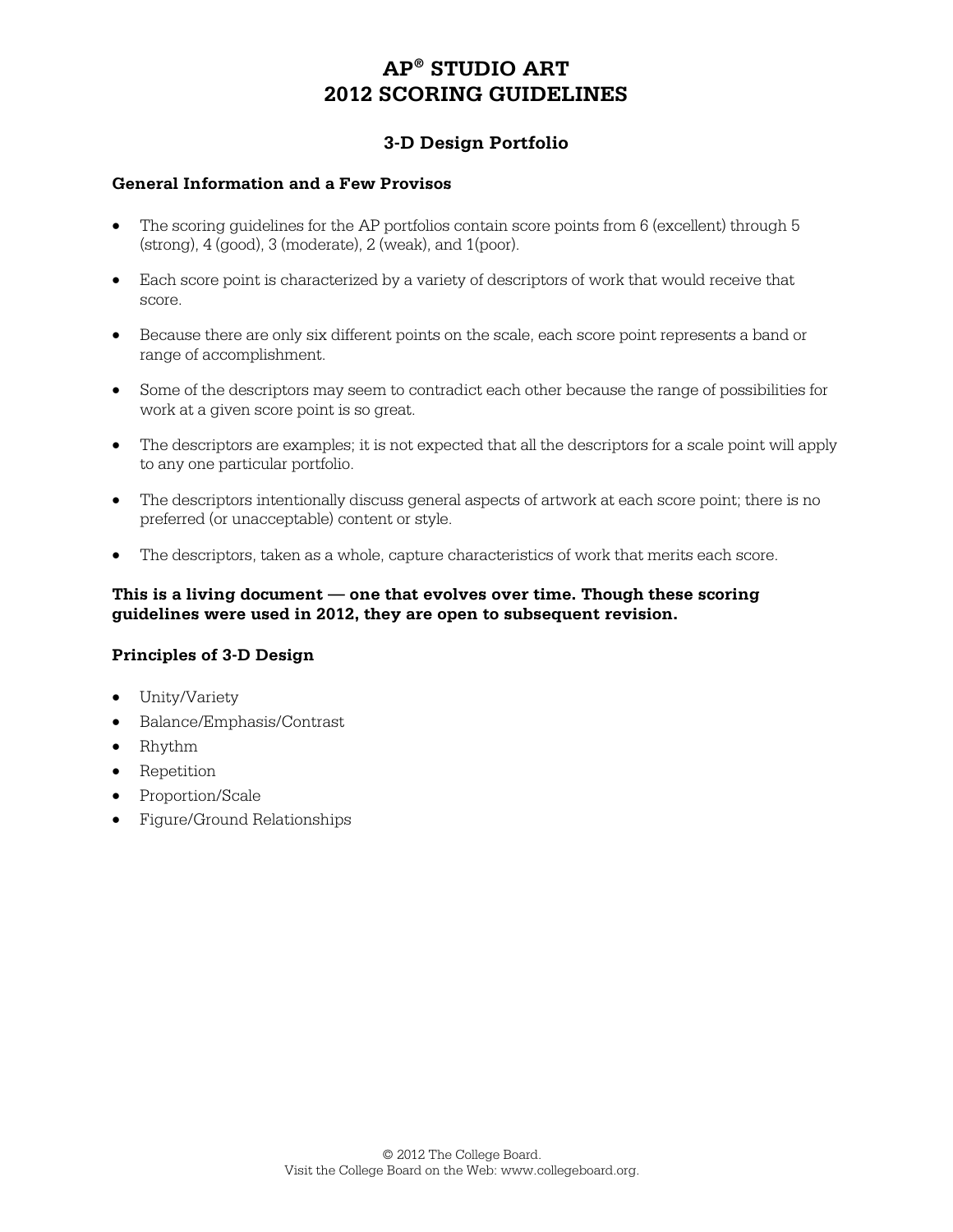### **3-D Design Quality — Section I**

#### **Digital images of five works (two views of each) that demonstrate mastery of 3-D**

**design** — principles apparent in the form, concept, activation of physical space, and execution of the work

#### **Key Scoring Descriptors**

- A. General Use of Design Elements to Investigate the Principles of Three-Dimensional Design
- B. Decision Making and Intention in the Activation of Physical Space Through the Use of the Elements and Principles of Three-Dimensional Design
- C. Originality, Imagination, and Invention
- D. Experimentation and Risk Taking
- E. Confident, Evocative Work and the Engagement of the Viewer
- F. Technical Competence and Skill with Materials and Media
- G. Appropriation and the Student "Voice"
- H. Image Quality (for Weak and Poor Concentrations Only)
- I. Overall Accomplishment and Quality

In applying these descriptors, consider the content, style, and process of the work.

#### **6 EXCELLENT** QUALITY

- 6.A The elements of design are used successfully in most works to investigate 3-D design principles.
- 6.B The work exhibits well-informed decision making and intention in the activation of physical space.
- 6.C The works clearly display original, imaginative ideas, and inventive articulation of the elements and principles of 3-D design.
- 6.D The work may show very successful engagement with experimentation, risk taking, or both.
- 6.E The work as a whole is confident and evocative; it engages the viewer with visual qualities (for example, expressive verve or nuanced subtlety).
- 6.F The technical competence of the work is excellent; materials and media are used effectively to express ideas.
- 6.G Any apparent appropriation of published or photographic sources or the work of other artists clearly provides a visual reference that is transformed in the service of a larger, personal vision in which the student's "voice" is prominent.
- 6.I There may be a varying range of accomplishment among the five works, but overall the work reaches a level of excellent quality.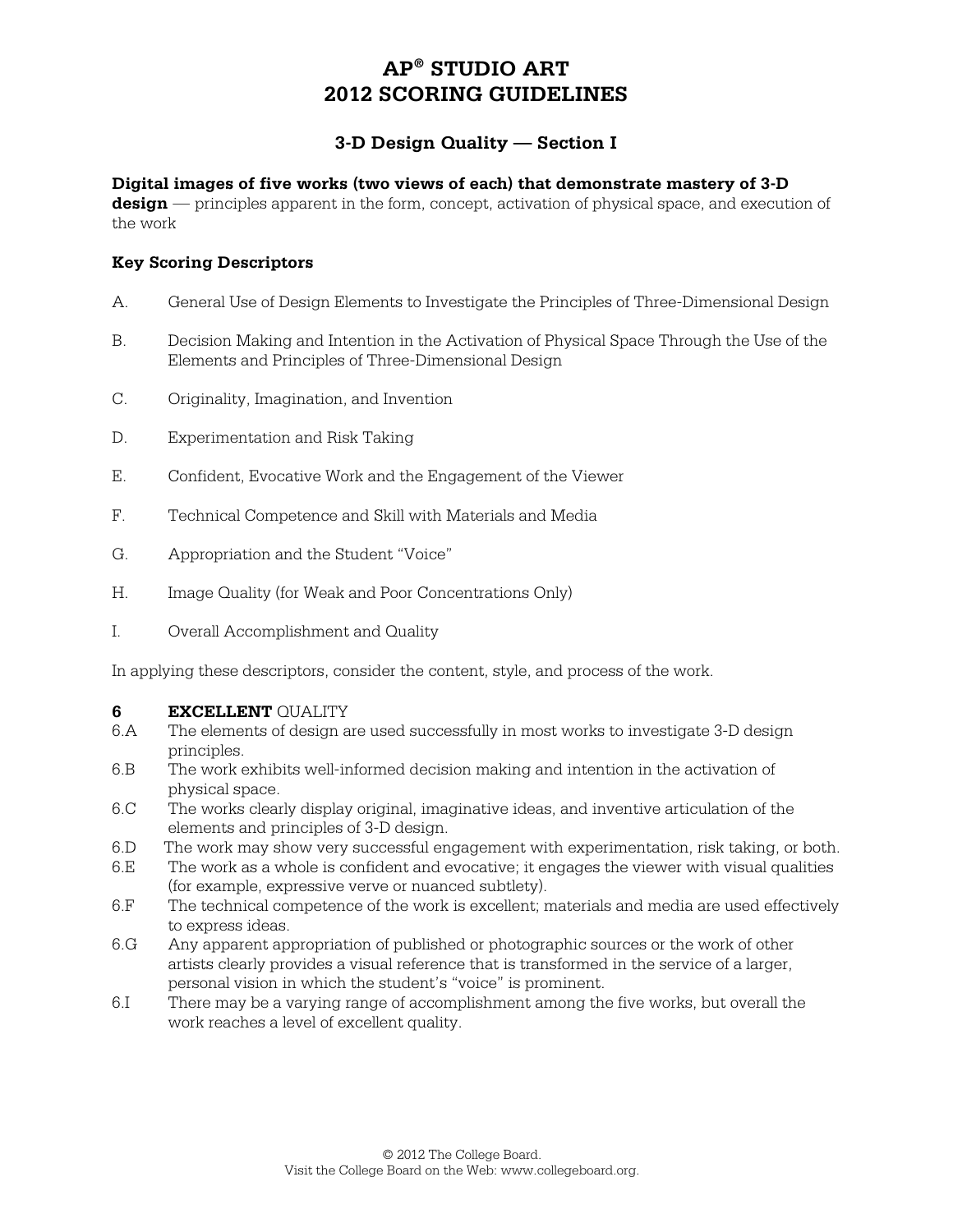## **3-D Design Quality — Section I (continued)**

#### **5 STRONG** QUALITY

- 5.A There is generally successful use of the elements of design applied to an investigation of 3-D design principles.
- 5.B The work shows evidence of thoughtful decision making and intention in the activation of physical space.
- 5.C The work generally demonstrates imaginative ideas and effective manipulation of the elements and principles of 3-D design.
- 5.D The work may show successful engagement with experimentation, risk taking, or both.
- 5.E Most works exhibit expressive and evocative qualities that engage the viewer and suggest confidence.
- 5.F The technical competence of the work is strong; materials and media are used well to express ideas.
- 5.G Any apparent appropriation of published or photographic sources or the work of other artists shows a strong sense of the student's "voice" and individual transformation of the work.
- 5.I There may be varying levels of accomplishment among the five works, but overall they demonstrate strong quality.

#### **4 GOOD** QUALITY

- 4.A There is successful use of the elements of design, but the investigation of 3-D design principles is limited in scope.
- 4.B Some clear decision making and intention are evident in the activation of physical space.
- 4.C The works demonstrate some imaginative ideas and purposeful manipulation of the elements and principles of 3-D design.
- 4.D The work may show engagement with experimentation, risk taking, or both, but with uneven success.
- 4.E Some of the work has evocative qualities that engage the viewer, though confidence is not strongly perceptible; conversely the work may display confidence but not be engaging.
- 4.F The work demonstrates good technical competence and use of materials and media; technical aspects and articulation of ideas may not always work together.
- 4.G With the apparent appropriation of published or photographic sources or the work of other artists, the student's "voice" is discernible; the work has been manipulated to express the student's individual ideas.
- 4.I There may be uneven levels of accomplishment among the five works, but overall they demonstrate good quality.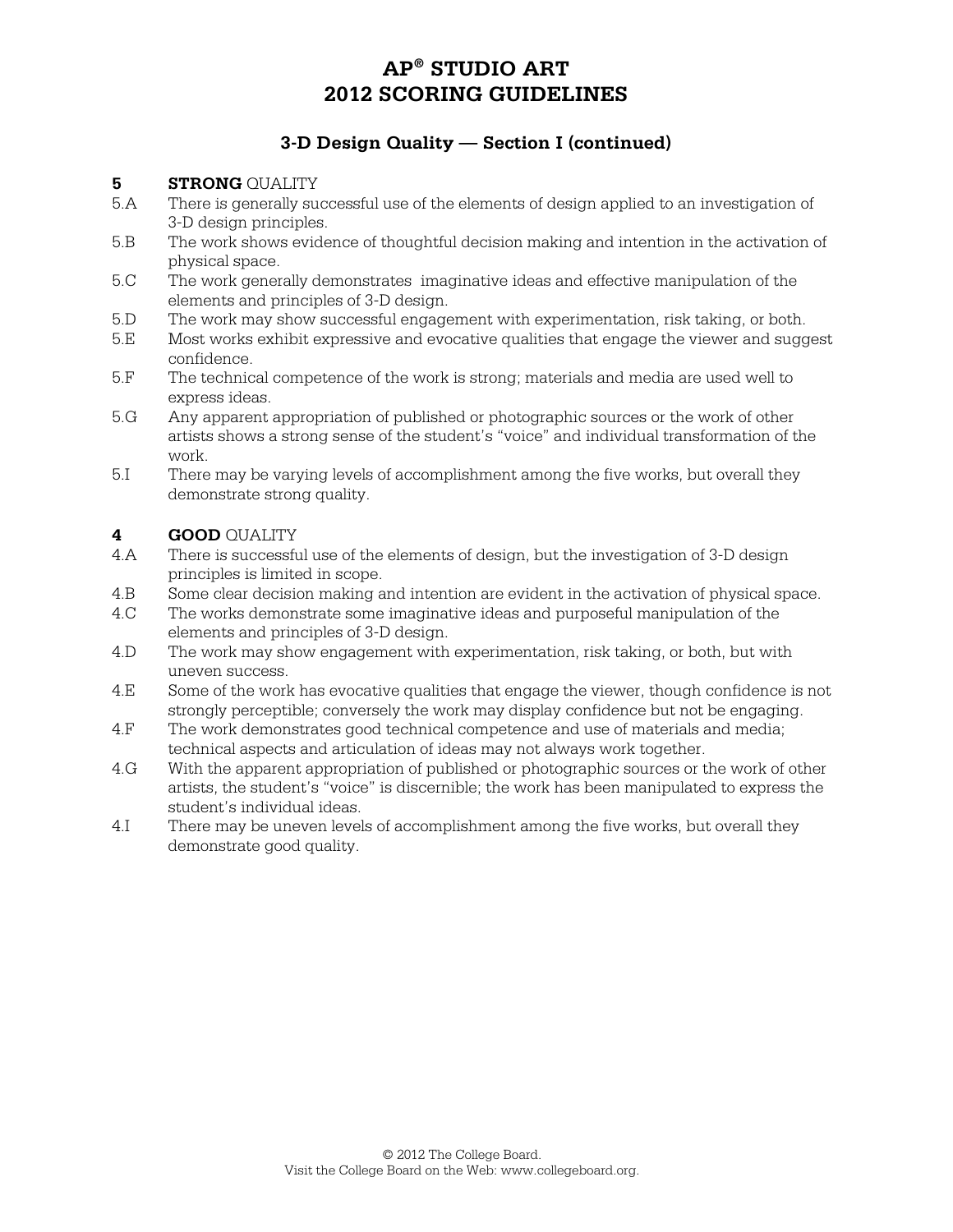## **3-D Design Quality — Section I (continued)**

### **3 MODERATE** QUALITY

- 3.A There is some successful use of the elements of design, but an investigation of their application to 3-D design principles is emerging and narrow in scope.
- 3.B Decision making and intention in the work are limited, and the work shows little knowledge about the activation of physical space.
- 3.C Some imaginative ideas about the use of the elements and principles of 3-D design appear to be emerging.
- 3.D The work may show an attempt at experimentation, risk taking, or both, but with limited success.
- 3.E There may be one or two evocative, engaging works; confidence is questionable.
- 3.F The work is uneven, but overall it demonstrates emerging technical competence and use of materials and media.
- 3.G If published or photographic sources or the work of other artists are appropriated, the work appears to be similar fabrications; even if the work is skillfully duplicated, the student's "voice" and the individual transformation of the work are minimal.
- 3.I There may be an emerging level of accomplishment among the five works, and overall they demonstrate moderate quality.

#### **2 WEAK** QUALITY

- 2.A Some awareness of the elements of design is demonstrated, but there appears to be little understanding or investigation of their application to 3-D design principles.
- 2.B Intention is not clear.
- 2.C The work relies heavily on unoriginal ideas and lacks invention or imaginative use of the elements and principles of 3-D design.
- 2.D The work shows little attempt at experimentation or risk taking, or the experimentation has little success.
- 2.E There is little about the work that is engaging; the work lacks confidence.
- 2.F The work is generally awkward; it demonstrates marginal technical competence and clumsy use of materials and media.
- 2.G The works appear to be direct fabrications of published or photographic sources or the work of other artists; even if they are of average skill, there is little discernible student "voice" or individual transformation.
- 2.H The images are difficult to see because they are too small, unfocused, or poorly lighted; the two views convey basically the same information, or only one view is provided.
- 2.I There is little evidence of accomplishment demonstrated in the five works, and overall they are of weak quality.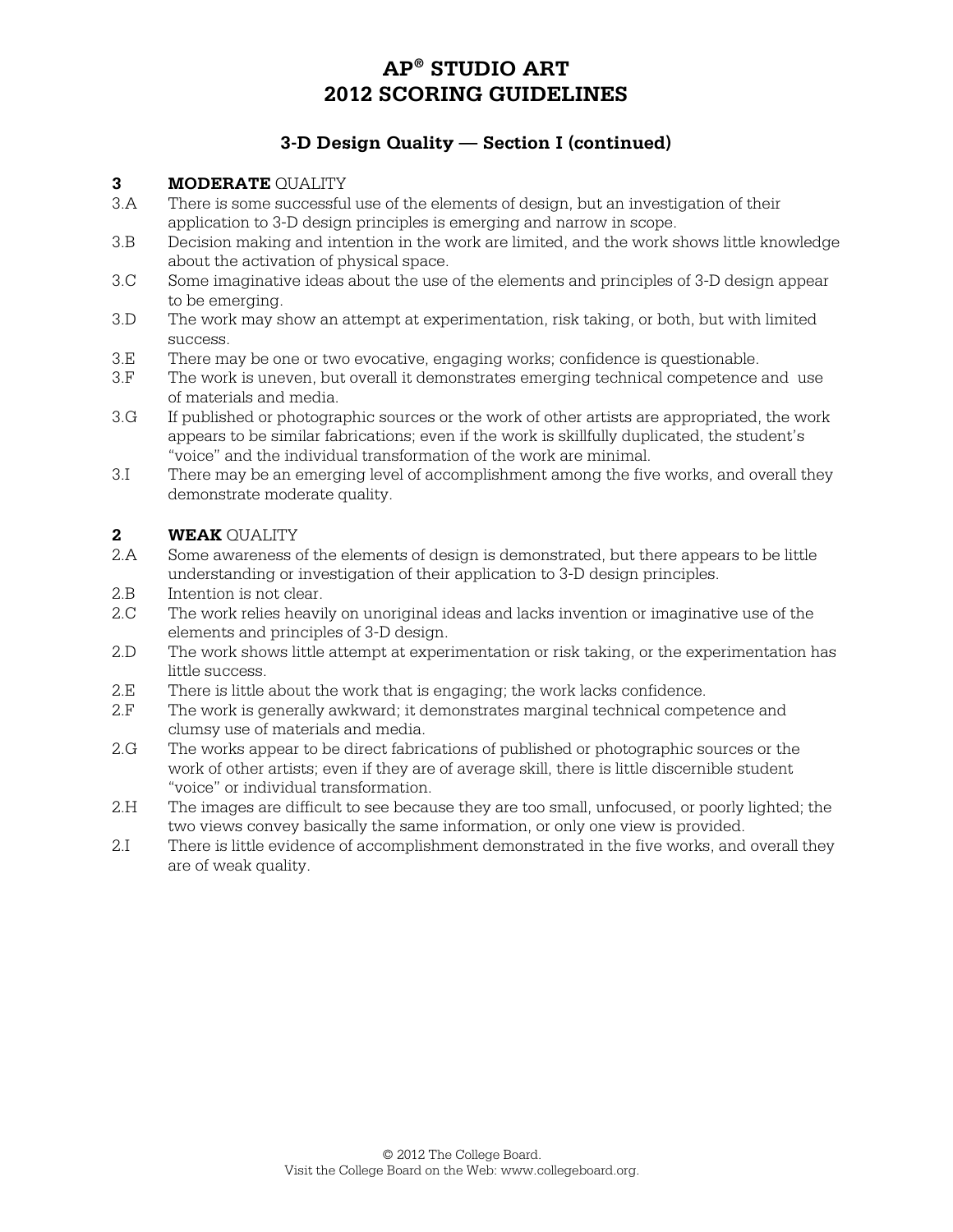## **3-D Design Quality — Section I (continued)**

#### **1 POOR** QUALITY

- 1.A Very little awareness of the elements of design is demonstrated, and there appears to be minimal understanding or investigation of their application to 3-D design principles.
- 1.B The work appears to be unconsidered and to lack discernible intention.
- 1.C The work lacks originality or imagination.
- 1.D The work shows negligible experimentation or risk taking, or the experimentation is unsuccessful.
- 1.E The work does not engage the viewer; no confidence is evident.
- 1.F The work is generally inept; use of materials and media is naïve and is lacking skill or technical competence.
- 1.G The works are obviously direct, poorly fabricated copies of published or photographic sources or the work of other artists; there is no discernible student "voice" or individual transformation.
- 1.H The images are impossible to see properly because they are too small, unfocused, or poorly lighted; two views may be lacking.
- 1.I Overall the five works lack accomplishment and are of poor quality.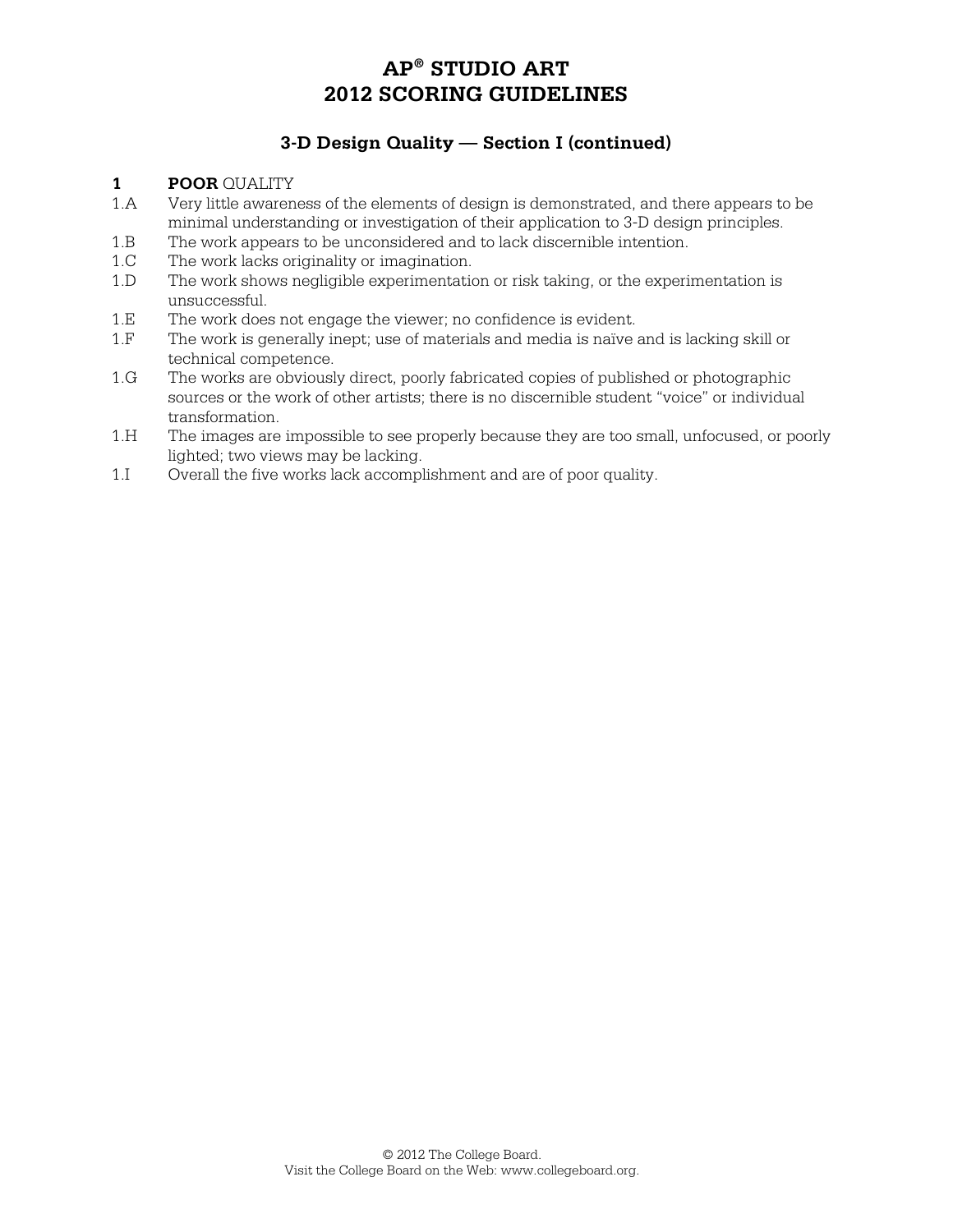### **3-D Design Concentration — Section II**

A concentration is defined as "**a body of work unified by an underlying idea that has visual coherence**." In scoring concentrations, there are four major areas of concern.

- **Coherence and/or development** is the work presented actually a concentration?
- **Quality of the concept/idea represented** is there evidence of thinking and of focus?
- **Degree of development and investigation that is evident in the work including the** amount of work or number of pieces represented
- **Quality of the work in both concept and technique**

Note: These four areas will necessarily appear in shifting relationships of relative strength and weakness. Where the four are not even in the level of achievement they represent, they will be considered as a whole to arrive at the score for the section.

Because this section is concerned with a process of growth and discovery, the work presented may span a range of levels of achievement. If this is the case, the higher level that is reached should be acknowledged in the score that is given.

### **Key Scoring Descriptors**

- A. Integration of the Topic of the Concentration and the Work Presented
- B. Decision Making and Discovery Through Investigation
- C. Originality and Innovative Thinking
- D. Evocative Theme and Engagement of the Viewer
- E. Activation of Physical Space Through Understanding and Application of 3-D Design Principles
- F. Growth and Transformation
- G. Technical Competence and Skill with Materials and Media
- H. Appropriation and the Student "Voice"
- I. Image Quality (for Weak and Poor Concentrations Only)
- J. Overall Accomplishment and Quality

In applying these descriptors, consider the content, style, and process of the work.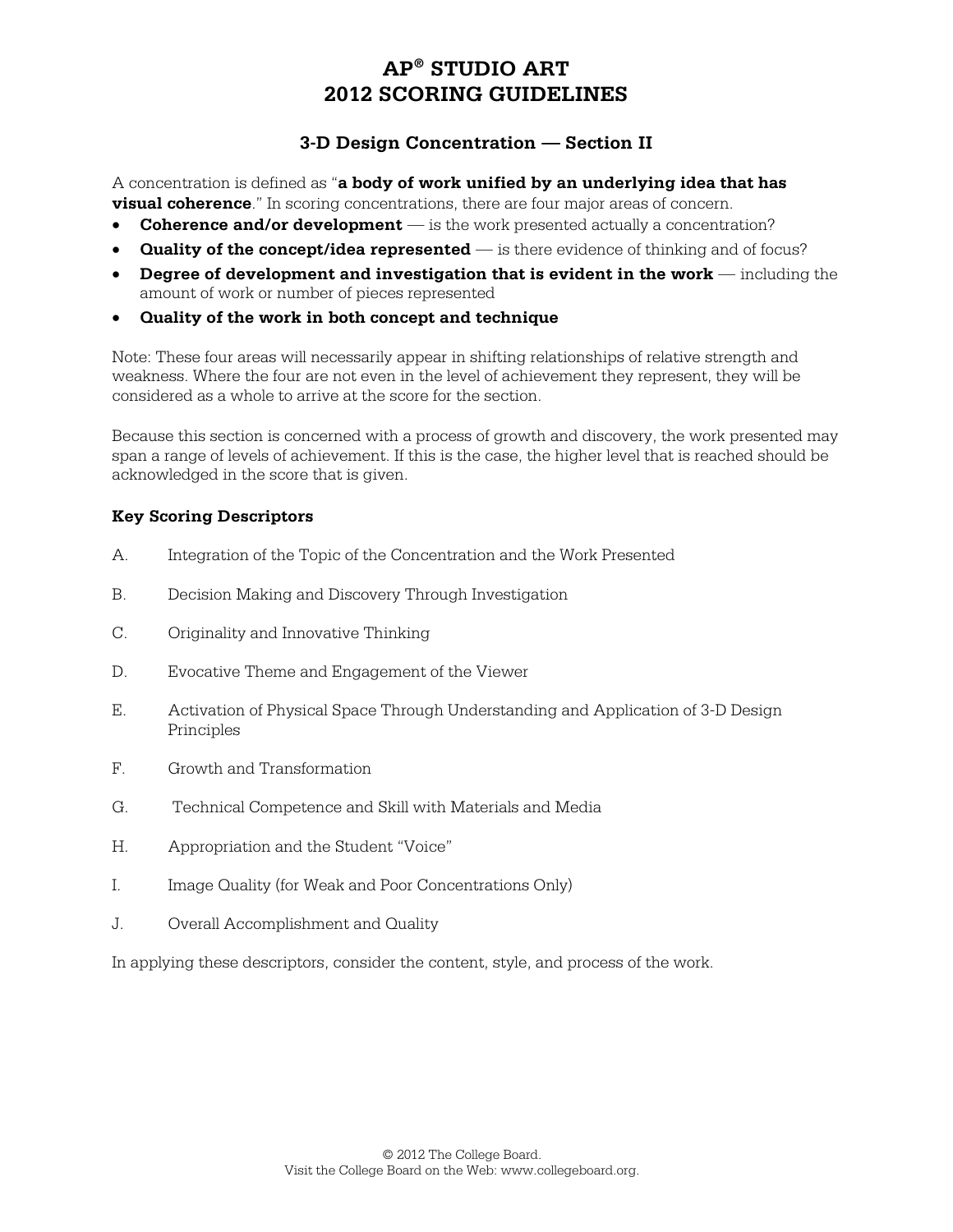### **3-D Design Concentration — Section II (continued)**

# **6 EXCELLENT** CONCENTRATION<br>6.A The concentration topic and the we

- The concentration topic and the work presented are unmistakably and coherently integrated.
- 6.B The investigation of the concentration provides convincing evidence of informed decision making and discovery.
- 6.C The concentration clearly demonstrates an original vision as well as innovative ideas, risk taking, or both.
- 6.D An evocative, engaging theme is sustained through most of the work.
- 6.E The work shows a thorough understanding and effective application of 3-D design principles to activate physical space.
- 6.F The work conveys a sense of transformation, and most works demonstrate a distinct measure of success.
- 6.G In general the work is technically excellent; materials and media are used effectively to express ideas, and the work clearly demonstrates expertise with most needed skills.
- 6.H Any apparent appropriation of published or photographic sources or the work of other artists clearly provides a visual reference that is transformed in the service of a larger, personal vision in which the student's "voice" is prominent.
- 6.J Accomplishment among the works may vary, but overall the portfolio reaches a level of excellent quality.

#### **5 STRONG** CONCENTRATION

- 5.A The concentration topic is successfully integrated with most of the work presented.
- 5.B The investigation of the concentration topic provides evidence of thoughtful decision making and discovery in some works.
- 5.C The work for the concentration generally demonstrates original and innovative ideas.
- 5.D An evocative, engaging concentration theme is clearly present in much of the work.
- 5.E Overall the work shows a strong understanding and effective application of 3-D design principles to activate physical space; there may be some less successful pieces.
- 5.F The work generally exhibits transformation, and many works demonstrate a measure of success.
- 5.G In general the work is technically strong; materials and media are used well to express ideas, and expertise with some skills is evident.
- 5.H Any apparent appropriation of published or photographic sources or the work of other artists shows a strong sense of the student's "voice" and individual transformation of the work.
- 5.J There may be varying levels of accomplishment among the works, but overall the portfolio is of strong quality.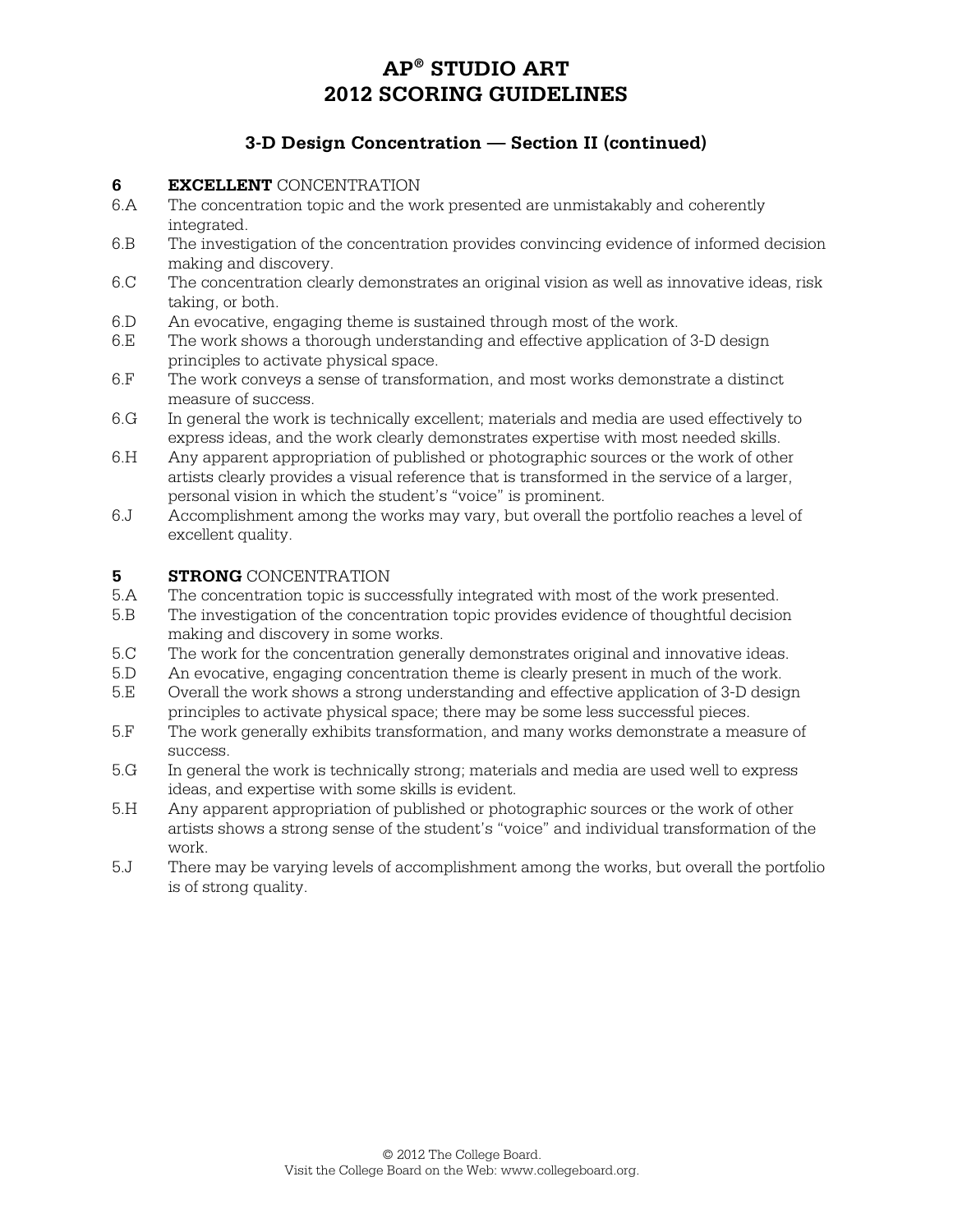### **3-D Design Concentration — Section II (continued)**

- **4 GOOD** CONCENTRATION<br>4.A The concentration topic and
- The concentration topic and the work presented are closely related.
- 4.B Some clear decision making and discovery are evident in the investigation of the concentration.
- 4.C The concentration demonstrates some originality, and the work shows some innovative thinking.
- 4.D A clear theme that engages the viewer with some of the work is discernible.
- 4.E The work is inconsistent in quality, but overall the understanding and application of design principles activates physical space.
- 4.F Apparent growth and transformation are noticeable, but the scope of the work is limited or repetitive.
- 4.G The work demonstrates good technical competence and use of materials and media, as well as a developing expertise with skills; technical aspects and articulation of ideas do not always work together.
- 4.H With the apparent appropriation of published or photographic sources or the work of other artists, the student's "voice" is discernible; the work has been manipulated to express the student's individual ideas.
- 4.J There may be uneven levels of accomplishment among the works, but overall the portfolio is of good quality.

#### **3 MODERATE** CONCENTRATION

- 3.A The connection between the concentration topic and the work is evident but erratic.
- 3.B Decision making is sporadic, and the work of the concentration demonstrates little sense of investigation or discovery.
- 3.C An idea for a concentration is presented, and some original ideas or attempts at innovation with materials and techniques seem to be emerging.
- 3.D A potentially engaging theme is somewhat discernible, but it is inadequately considered.
- 3.E Some development is evident, but only a moderate understanding and superficial application of design principles to activate physical space are demonstrated.
- 3.F Some transformation is discernible, but the scope of the work is narrow, repetitive, or both.
- 3.G Though uneven, the work demonstrates emerging technical competence and some knowledgeable use of materials and media.
- 3.H If published or photographic sources or the work of other artists are appropriated, the work appears to be similar fabrications; even if the work is skillfully duplicated, the student's "voice" and the individual transformation of the work are minimal.
- 3.J There may be an emerging level of accomplishment among the works, and overall the portfolio is of moderate quality.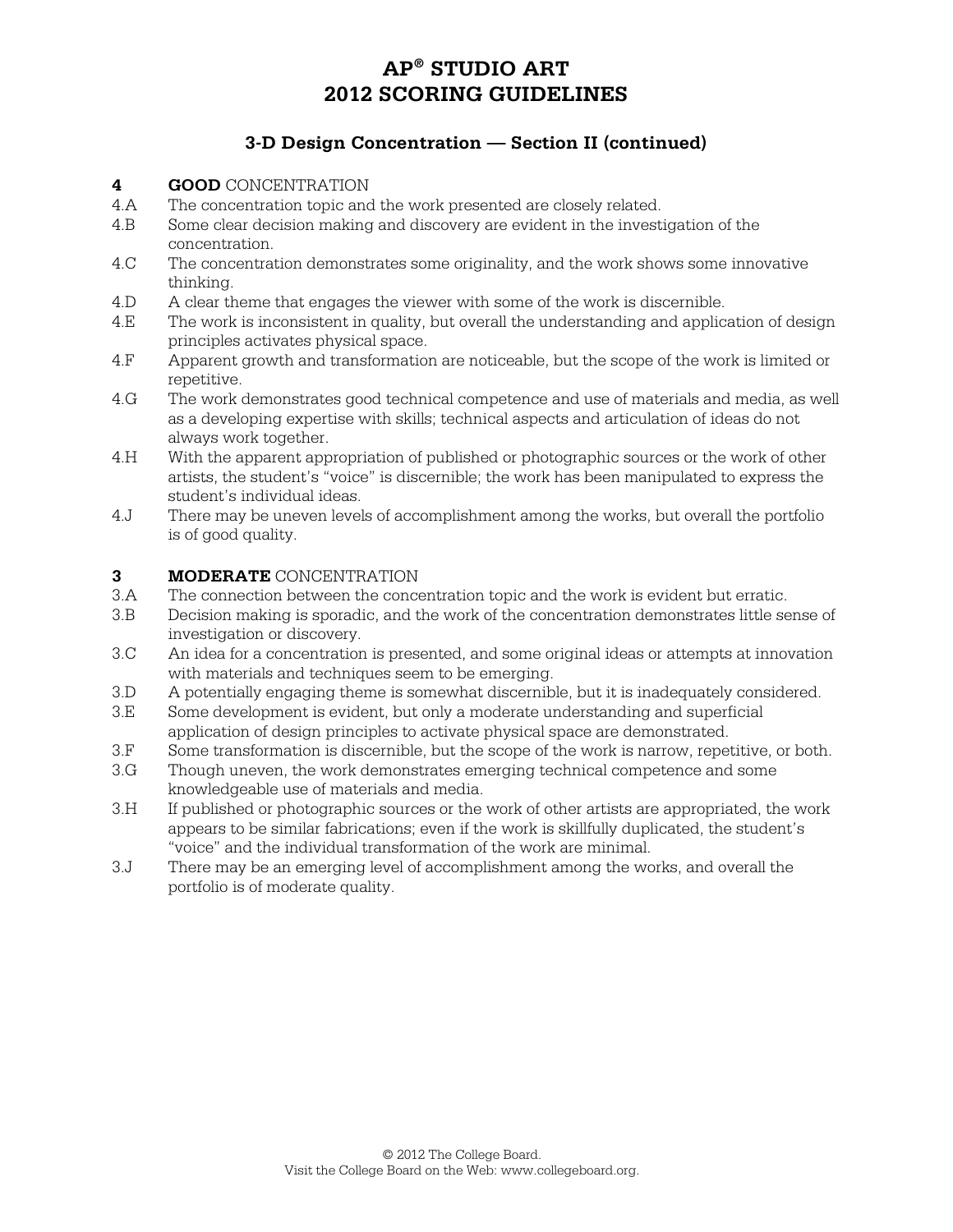### **3-D Design Concentration — Section II (continued)**

- **2 WEAK** CONCENTRATION<br>2.A There is a sense of a concen
- There is a sense of a concentration, but integration of the topic and the work is inadequately considered.
- 2.B Decision making is lacking; the work appears inadequately thought out and insufficiently explored.
- 2.C An idea for a concentration is presented, but the ideas in the work are unoriginal or rely mostly on appropriation.
- 2.D A potentially engaging theme is present but is largely unsuccessful.
- 2.E A concentration is evident, but the work shows a weak understanding and random application of design principles; physical space is not fully activated.
- 2.F The work is mostly repetitive; only a few pieces suggest growth or show slight signs of transformation.
- 2.G Overall the work demonstrates marginal technical competence, awkward use of materials and media, and minimal skills.
- 2.H The works appear to be direct fabrications of published or photographic sources or the work of other artists and are of average skill; there is little discernible student "voice" or individual transformation.
- 2.I The images are difficult to see properly because they are too small, unfocused, or poorly lighted; any details provide no useful information about the objects or installation.
- 2.J There is little evidence of accomplishment demonstrated in the works, and overall the portfolio is of weak quality.

#### **1 POOR** CONCENTRATION

- 1.A There is very little or no evidence of a concentration topic in the work presented, or there is not enough work to represent a concentration.
- 1.B An idea for a concentration may be presented, but the knowledge and understanding to investigate and carry it out are not evident in the work.
- 1.C A clear idea for a concentration may be presented, but the work comprises trite, simplistic, or appropriated solutions that are poorly executed.
- 1.D A theme that could engage the viewer with the work in relation to the concentration is absent.
- 1.E The work shows very little or no understanding of design principles and their application; physical space is poorly activated.
- 1.F Overall the work shows no indication of growth or transformation.
- 1.G The work shows very little technical competence; it is naïve and lacks skill.
- 1.H The works are apparently direct copies of published or photographic sources or the work of other artists and are poorly fabricated; there is no discernible student "voice" or individual transformation.
- 1.I The images are impossible to see properly because they are too small, unfocused, or poorly lighted; any details provide no additional information about the objects or installation.
- 1.J Overall the work in the portfolio lacks accomplishment and is of poor quality.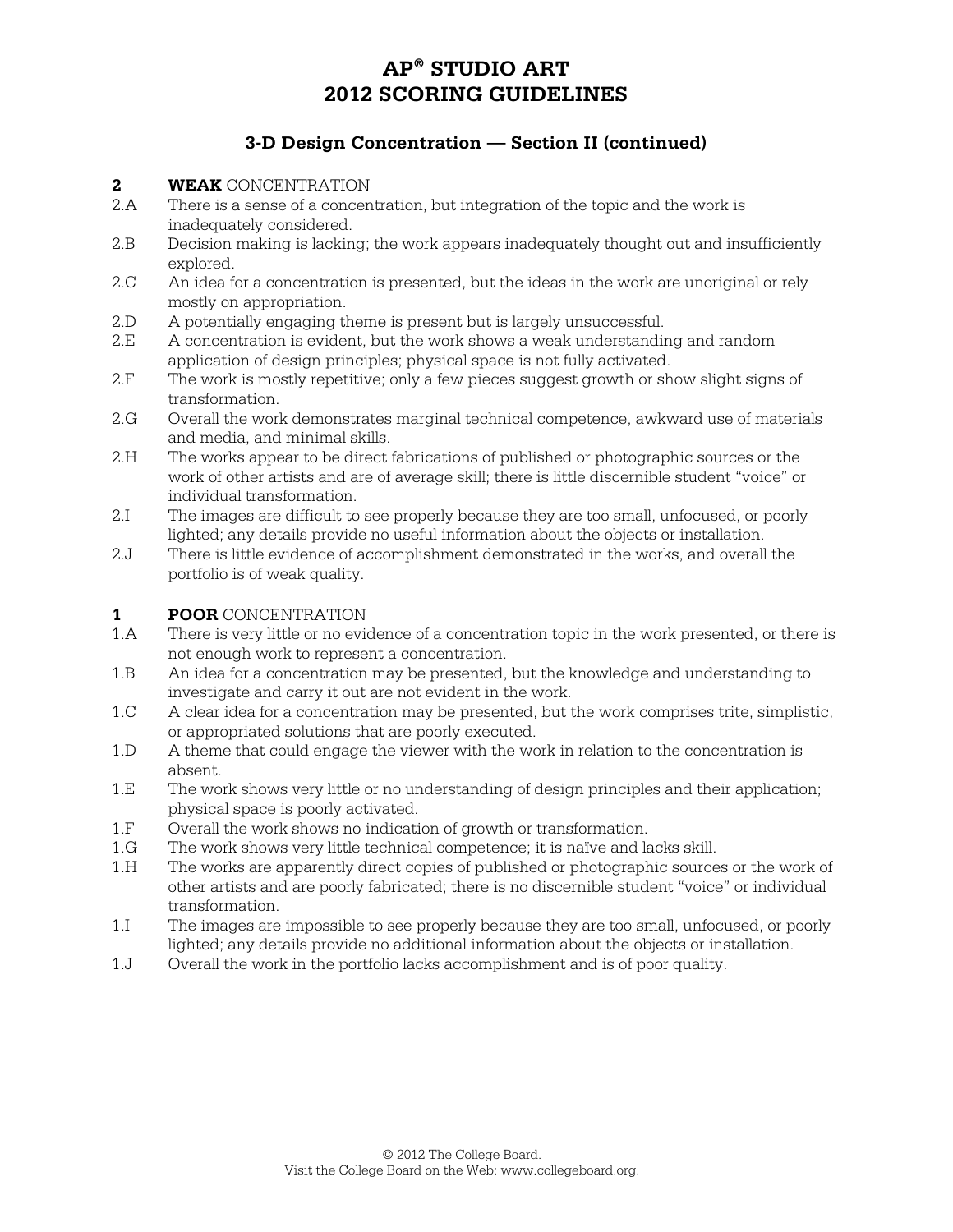### **3-D Design Breadth — Section III**

A variety of works demonstrating understanding of the principles of design

Look for engagement with a range of **design principles:**

| Unity/Variety    | Balance/Emphasis/Contrast  |
|------------------|----------------------------|
| Rhythm           | Repetition                 |
| Proportion/Scale | Figure/Ground Relationship |

#### **Key Scoring Descriptors**

- A. Broad Investigation of 3-D Design Principles
- B. Originality and Innovative Thinking
- C. Understanding and Application of 3-D-Design Principles Through a Broad Range of Problem Solving
- D. Purpose and Intention in the Activation of Physical Space Through the Use of the Elements and Principles of 3-D Design
- E. Confident, Evocative Work That Engages the Viewer
- F. Technical Competence and Skill with Materials and Media
- G. Appropriation and the Student "Voice"
- H. Image Quality (for Weak and Poor Breadth Sections Only)
- I. Overall Accomplishment and Quality

In applying these descriptors, consider the content, style, and process of the work.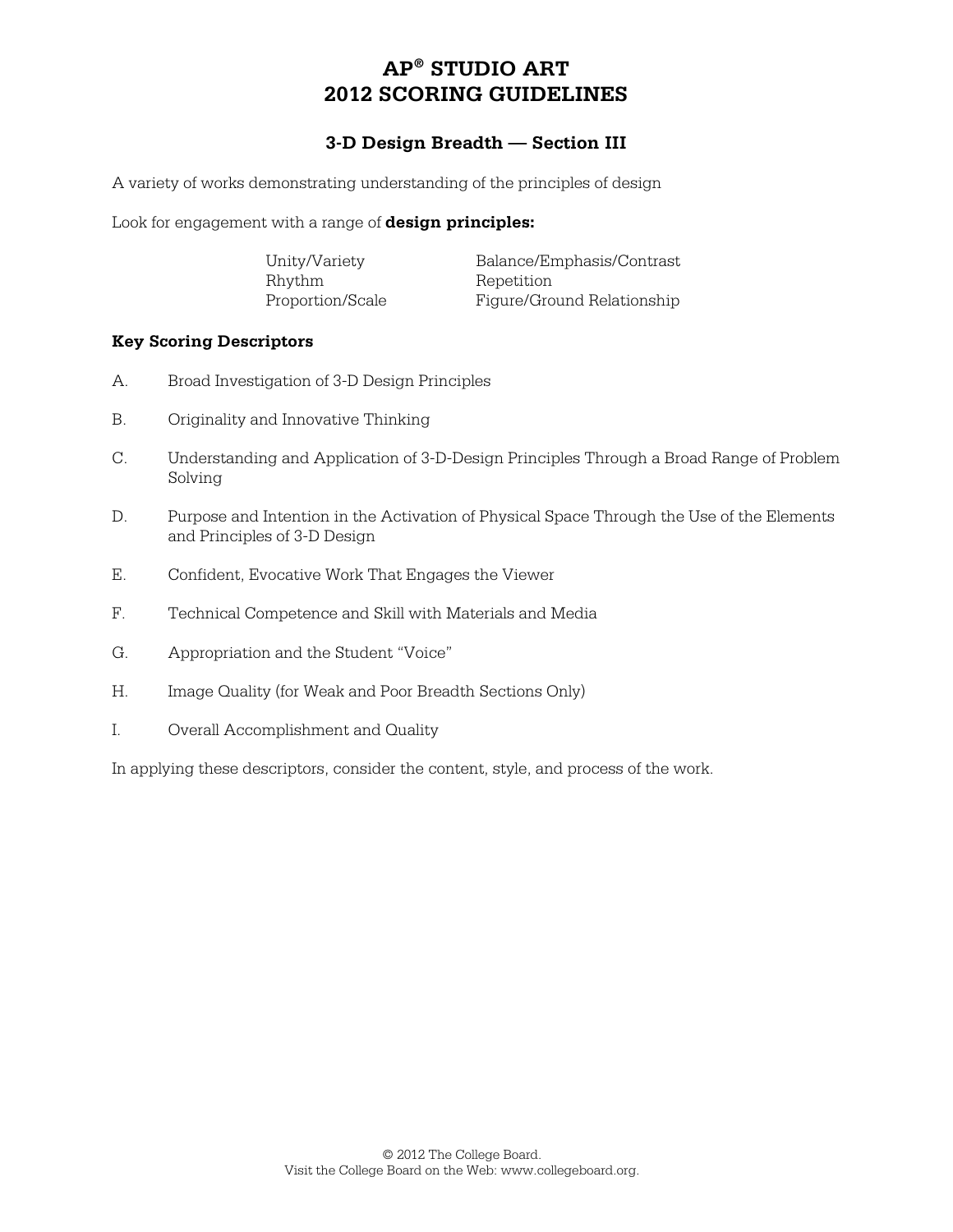### **3-D Design Breadth — Section III (continued)**

#### **6 EXCELLENT** BREADTH

- 6.A The work shows an informed investigation of a range of 3-D design principles.
- 6.B The work clearly demonstrates original vision, a variety of innovative ideas and/or risk taking, and inventive articulation of a broad range of the elements and principles of 3-D design.
- 6.C The work shows an excellent application of 3-D design principles to a broad range of design problems.
- 6.D The work clearly demonstrates a broad range of intentions or purposes in the activation of physical space; it articulates multiple insights.
- 6.E The work as a whole is confident and evocative; it engages the viewer with visual qualities (for example, verve or nuanced subtlety).
- 6.F The technical competence of the work is excellent; materials and media are used effectively to express ideas, and a mastery of skills is demonstrated at a high level.
- 6.G Any apparent appropriation of published or photographic sources or the work of other artists clearly provides a visual reference that is transformed in the service of a larger, personal vision in which the student's "voice" is prominent.
- 6.I There may be a varying range of accomplishment among the works, but overall the work reaches a level of excellent breadth and quality.

#### **5 STRONG** BREADTH

- 5.A The work shows thoughtful investigation of a range of 3-D design problems.
- 5.B The work clearly demonstrates a range of original and innovative ideas as well as effective manipulation of a broad range of the elements and principles of 3-D design.
- 5.C The work shows strong application of 3-D design principles to a range of design problems.
- 5.D The work demonstrates a variety of intentions or purposes in the activation of physical space; a range of insights is apparent.
- 5.E Most of the work engages the viewer with expressive and evocative qualities; the work suggests confidence.
- 5.F The work is technically strong; materials and media are used well to express ideas, and expertise with some skills is plainly evident.
- 5.G Any apparent appropriation of published or photographic sources or the work of other artists shows a strong sense of the student's "voice" and individual transformation of the work.
- 5.I There may be varying levels of accomplishment among the works, but overall the work is of strong breadth and quality.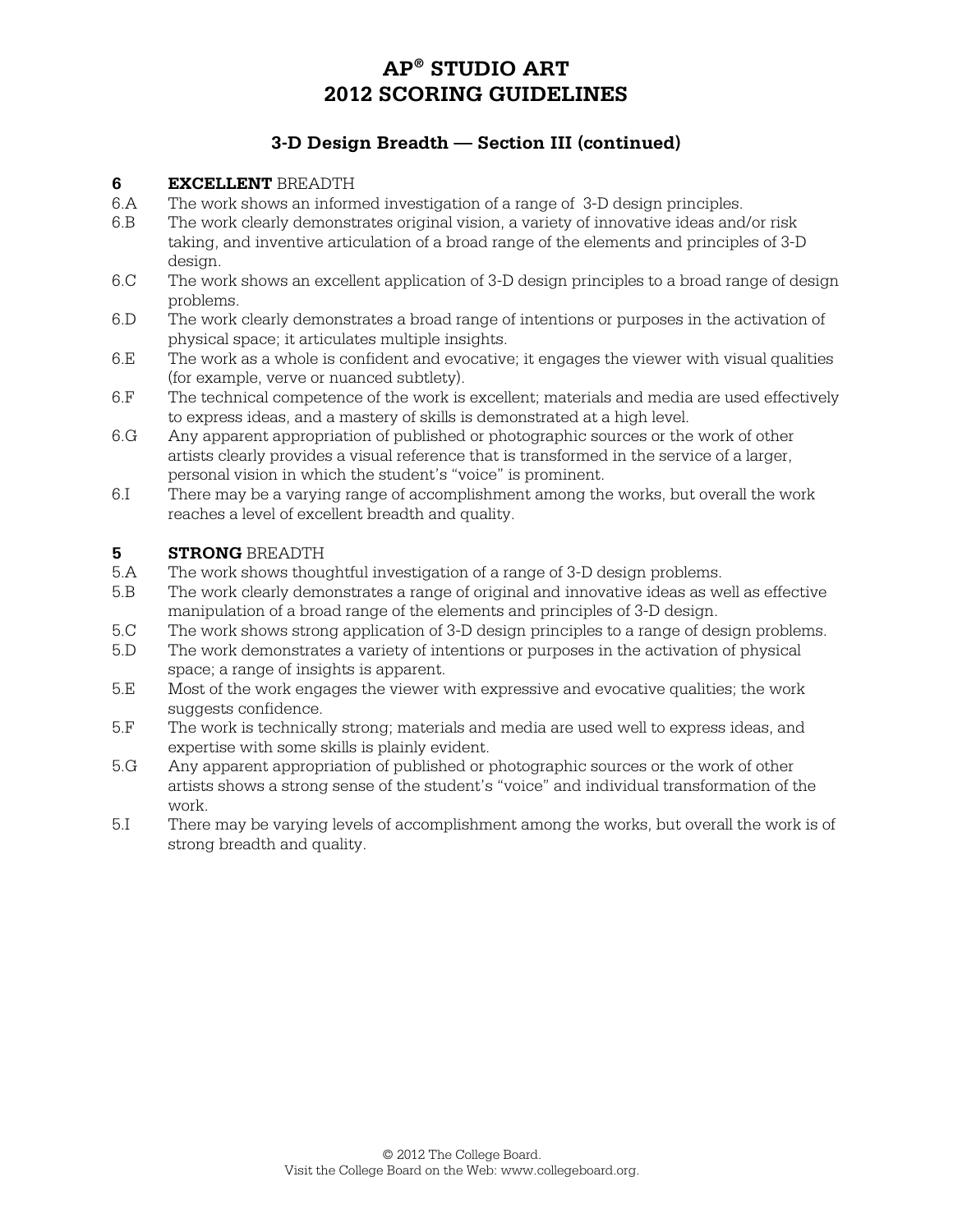### **3-D Design Breadth — Section III (continued)**

#### **4 GOOD** BREADTH

- 4.A The work shows a clear investigation of a range of 3-D design problems.
- 4.B The work demonstrates some originality, some innovative thinking, and purposeful manipulation of the elements and principles of 3-D design.
- 4.C The work shows good application of 3-D design principles to an acceptable range of design problems.
- 4.D The work shows a variety of intentions and purposes in the activation of physical space; they may not be clearly articulated.
- 4.E Some of the work has discernible evocative or engaging qualities, though confidence is not strongly apparent; conversely the work may display confidence but not be engaging.
- 4.F The work demonstrates good technical competence and use of materials and media; technical aspects and articulation of ideas may not always work together.
- 4.G With the apparent appropriation of published or photographic sources or the work of other artists, the student's "voice" is discernible; the work has been manipulated to express the student's individual ideas.
- 4.I There may be uneven levels of accomplishment among the works, but overall the work is of good breadth and quality.

#### **3 MODERATE** BREADTH

- 3.A The work shows a superficial investigation of a range of 3-D design problems.
- 3.B Some original ideas seem to be emerging, or some attempt at innovation with the elements and principles of 3-D design is evident.
- 3.C The work shows superficial application of 3-D design principles to a limited range of design problems.
- 3.D The work shows a limited range of intentions or purposes in the activation of physical space.
- 3.E The work is beginning to emerge in terms of potentially engaging qualities; confidence is questionable.
- 3.F The work is uneven, but overall it demonstrates emerging technical competence, some knowledgeable use of materials and media, and rudimentary skills.
- 3.G If published or photographic sources or the work of other artists are appropriated, the work appears to be similar fabrications; although skillfully duplicated, the student's "voice" and the individual transformation of the work are minimal.
- 3.I There may be an emerging level of accomplishment among the works, and overall the work is of moderate breadth and quality.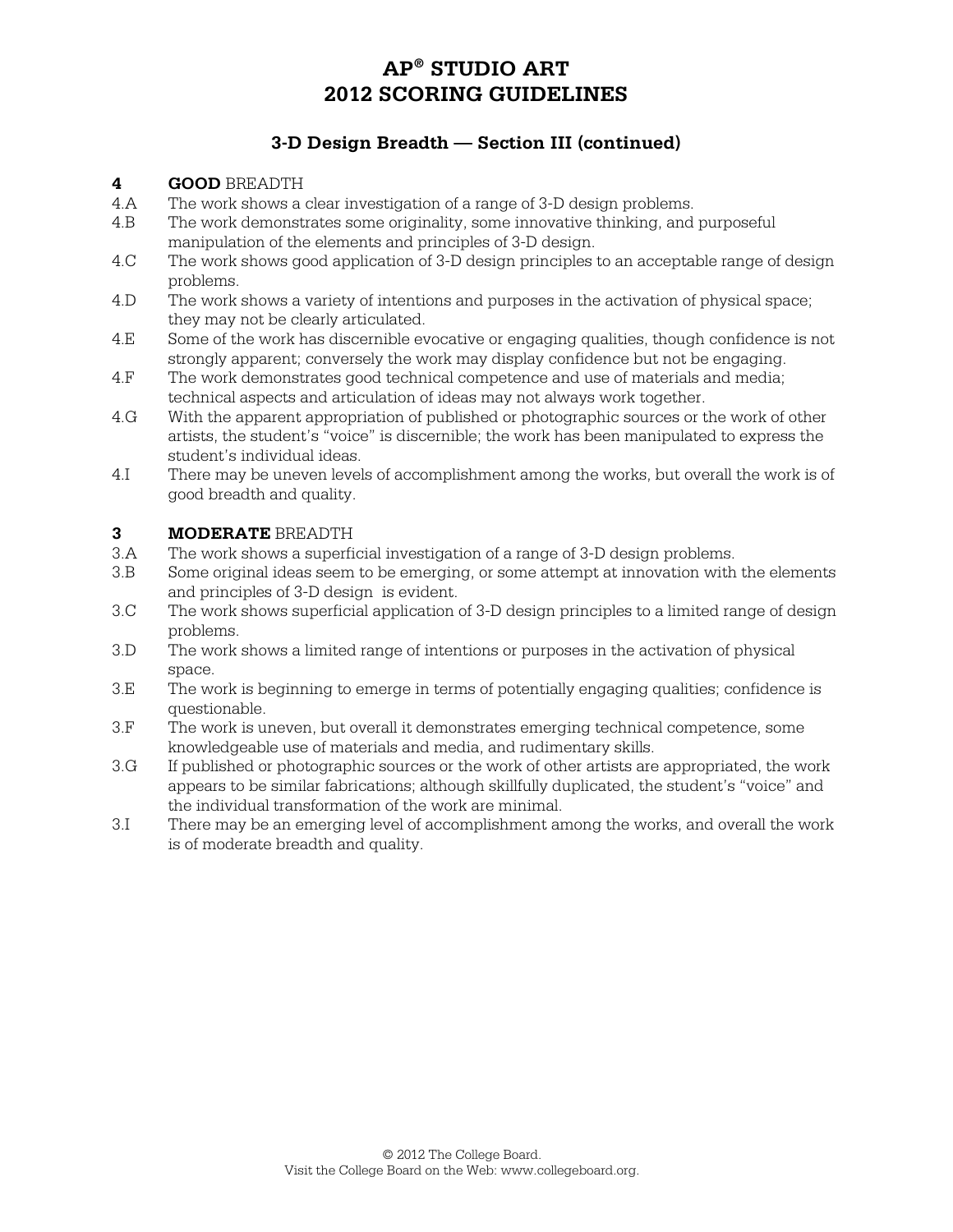### **3-D Design Breadth — Section III (continued)**

#### **2 WEAK** BREADTH

- 2.A The work shows very little evidence of an investigation of a range of 3-D design problems.
- 2.B The ideas in the work are unoriginal or rely mostly on appropriation; the work does not show inventive use of the elements and principles of 3-D design.
- 2.C The work shows a weak application of 3-D design principles to a very limited range of design problems.
- 2.D The work does not clearly show a range of intentions or purpose in the activation of physical space.
- 2.E There is little about the work that engages the viewer; the work lacks confidence.
- 2.F The work is generally awkward; it demonstrates marginal technical competence, clumsy use of materials and media, and minimal skills.
- 2.G The works appear to be direct fabrications of published or photographic sources or the work of other artists and are of average skill; there is little discernible student "voice" or individual transformation.
- 2.H The images are difficult to see properly because they are too small, unfocused, or poorly lighted; the two views convey basically the same information, or only one view is provided.
- 2.I There is little evidence of accomplishment demonstrated in the works, and overall the work is of weak breadth and quality.

### **1 POOR** BREADTH

- 1.A The work shows negligible investigation of a range of 3-D design problems.
- 1.B There is little original or imaginative ideation in the work in regard to the elements and principles of three dimensional design; the work comprises trite, simplistic, or appropriated solutions.
- 1.C The work shows very little or no useful application of 3-D design principles, regardless of the number of problem-solving attempts.
- 1.D The work is repetitive in regard to intentions or purposes in the activation of physical space.
- 1.E The work does not engage the viewer; there is no confidence evident in the work.
- 1.F The work is generally inept; use of materials and media is naïve and is lacking in skill or technical competence.
- 1.G The works are apparently direct copies of published or photographic sources or the work of other artists and are poorly fabricated; there is no discernible student "voice" or individual transformation.
- 1.H The images are impossible to see properly because they are too small, unfocused, or poorly lighted; there may be an incomplete set of images.
- 1.I Overall the work in the work lacks accomplishment and is of poor breadth and quality.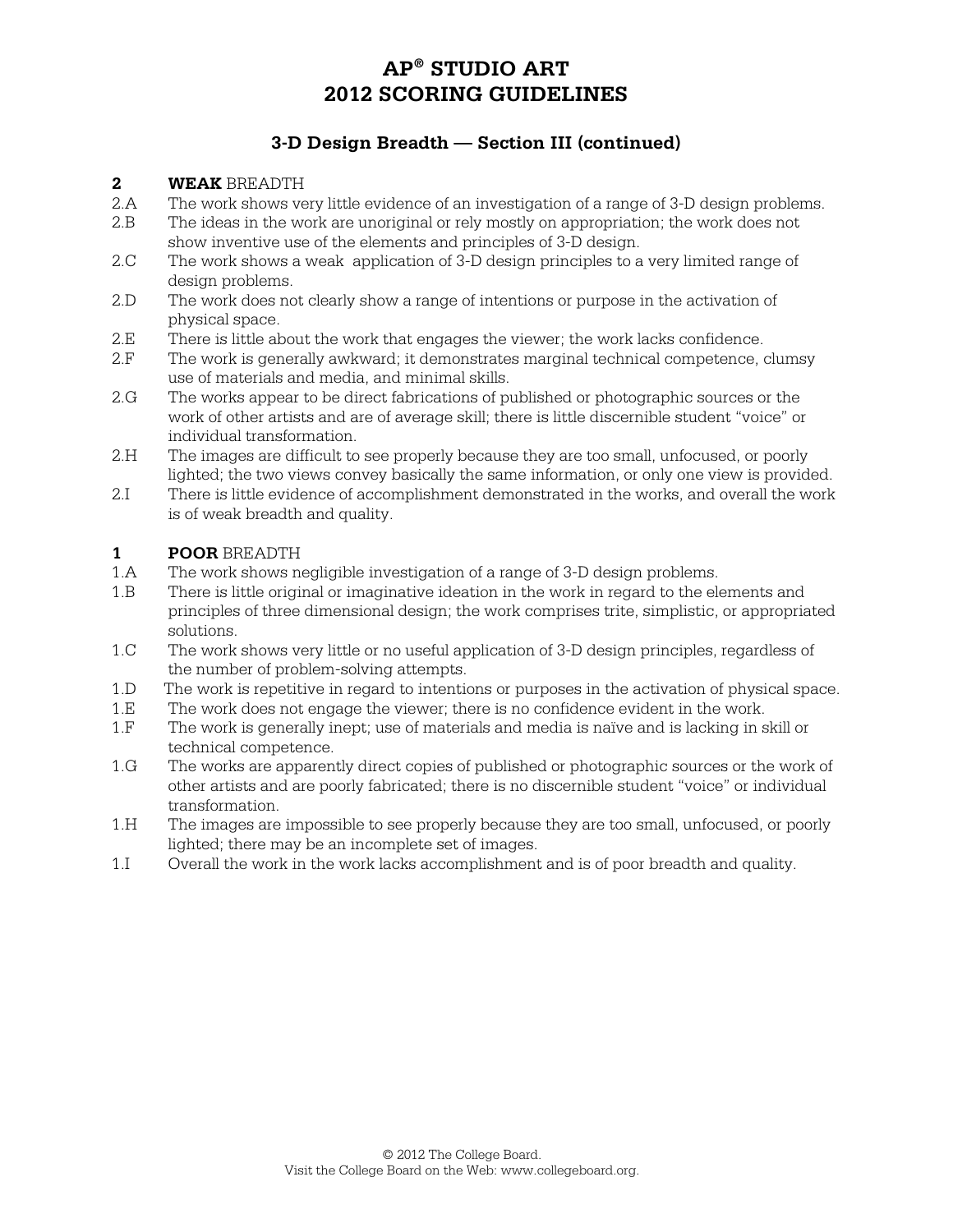### **Drawing Portfolio**

#### **General Information and a Few Provisos**

- The scoring guidelines for the AP portfolios contain score points from 6 (excellent) through 5 (strong), 4 (good), 3 (moderate), 2 (weak), and 1 (poor).
- Each score point is characterized by a variety of descriptors of work that would receive that score.
- Because there are only six different points on the scale, each score point represents a band or range of accomplishment.
- Some of the descriptors may seem to contradict each other because the range of possibilities for work at a given score point is so great.
- The descriptors are examples; it is not expected that all the descriptors for a scale point will apply to any one particular portfolio.
- The descriptors intentionally discuss general aspects of artwork at each score point; there is no preferred (or unacceptable) content or style.
- The descriptors, taken as a whole, capture characteristics of work that merits each score.

#### **This is a living document — one that evolves over time. Though these scoring guidelines were used in 2012, they are open to subsequent revision.**

Drawing Concepts and Skills include but are not limited to:

- Light and Shade
- Rendering of Form
- Composition
- Surface Manipulation
- The Illusion of Depth
- Mark Making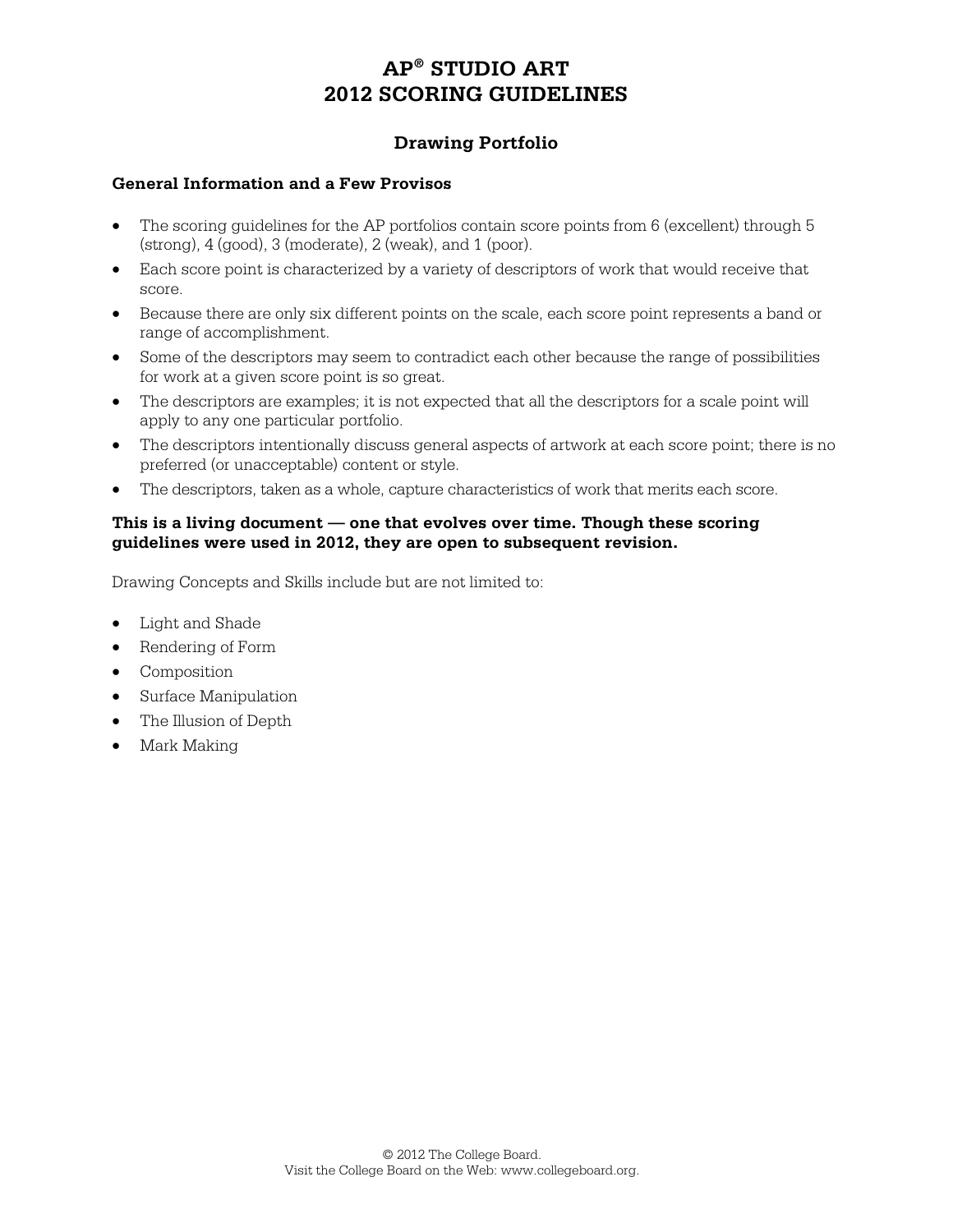### **Drawing Quality — Section I**

**Five actual works that demonstrate mastery of drawing** — apparent in the composition, concept, and execution of the work

#### **Key Scoring Descriptors**

- A. Understanding of Composition, Concept, and Execution
- B. Intention or Purpose
- C. Originality, Imagination, and Invention in Using the Elements and Principles of Design in Drawing Composition
- D. Decision Making, Experimentation, and/or Risk taking
- E. Confident, Evocative Work That Engages the Viewer
- F. Technical Competence and Skill with Drawing Materials and Media
- G. Understanding the Use of Digital or Photographic Sources
- H. Appropriation and the Student "Voice"
- I. Overall Accomplishment and Quality

In applying these descriptors, consider the content, style, mark making, and use of media in the work.

#### **6 EXCELLENT** QUALITY

- 6.A The work demonstrates excellent understanding of drawing through advanced visual concepts, resolved composition, and generally excellent execution.
- 6.B Through a successful integration of form with content, the viewer easily comprehends the intention or purpose of the work.
- 6.C The work clearly displays imaginative ideas and successful, inventive articulation of the principles of design in the drawing compositions.
- 6.D The work shows well-informed decision making that involves successful experimentation, risk taking, or both in most pieces.
- 6.E The work as a whole is confident and evocative: it engages the viewer with visual qualities (for example, expressive verve or nuanced subtlety).
- 6.F The technical competence of the work is consistently excellent; drawing materials and media are used effectively to express ideas.
- 6.G When digital or photographic processes are used, the work incorporates a sophisticated understanding of the application of analog drawing concepts and techniques.
- 6.H Any apparent appropriation of published or photographic sources or the work of other artists clearly provides a visual reference that is transformed in the service of a larger, personal vision in which the student's "voice" is prominent.
- 6.I There may be a varying range of accomplishment among the five drawings, but overall the work reaches a level of excellent quality.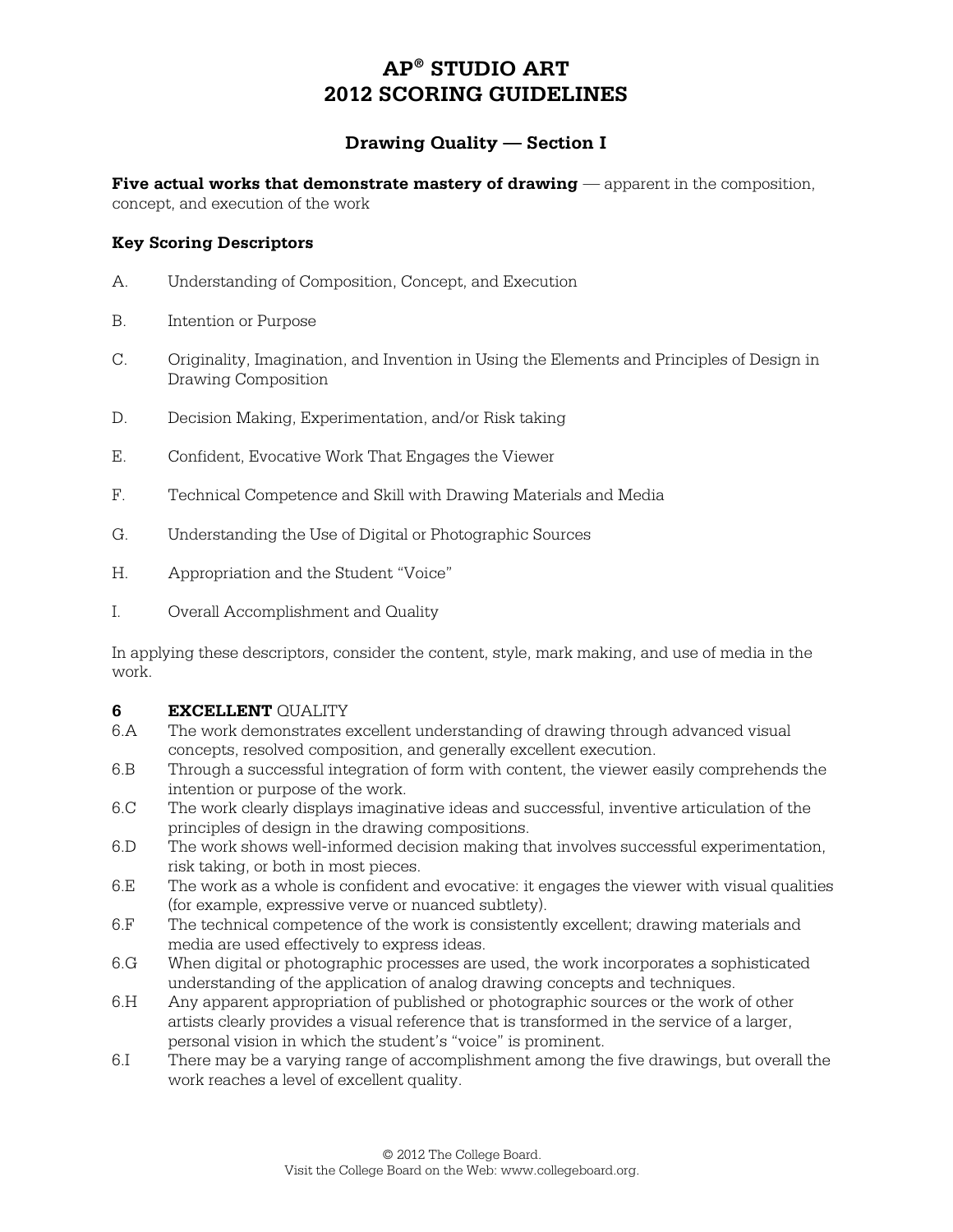### **Drawing Quality — Section I (continued)**

#### **5 STRONG** OUALITY

- 5.A The work demonstrates strong understanding of drawing through involved visual concepts, well-structured composition, and generally successful execution.
- 5.B Through a clear relationship between form and content, the viewer is aware of the general intention or purpose of the work.
- 5.C The work shows imaginative ideas and effective manipulation of the principles of design in the drawing compositions.
- 5.D The work shows thoughtful decision making that involves successful experimentation or risk taking in many pieces.
- 5.E Most works exhibit expressive and evocative qualities that engage the viewer and suggest confidence.
- 5.F The technical competence of the work is strong; materials and media are used well to express ideas.
- 5.G When digital or photographic processes are used, the work incorporates a strong understanding of the application of analog drawing concepts and techniques.
- 5.H Any apparent appropriation of published or photographic sources or the work of other artists clearly provides a visual reference that is transformed in the service of a larger, personal vision in which the student's "voice" is prominent.
- 5.I There may be varying levels of accomplishment among the five drawings, but overall the work demonstrates strong quality.

#### **4 GOOD** QUALITY

- 4.A The work demonstrates a good understanding of drawing through basic visual concepts, thoughtful composition, and good execution.
- 4.B An effort to integrate form and content is evident, although the intent or purpose of the work may not be clear to the viewer.
- 4.C The work demonstrates some imaginative ideas and purposeful manipulation of the principles of design in the drawing compositions.
- 4.D The work shows some clear decision making that may involve experimentation or risk taking, but with uneven success.
- 4.E Some of the work has evocative qualities that will engage the viewer, though confidence is not obvious; conversely the work may display confidence but not be engaging.
- 4.F The work demonstrates good technical competence and use of drawing materials and media; technical aspects and articulation of ideas do not always work together.
- 4.G When digital or photographic processes are used, the work incorporates a good understanding of the application of analog drawing concepts and techniques.
- 4.H With the apparent appropriation of published or photographic sources or the work of other artists, the student's "voice" is discernible; the images have been manipulated to express the student's individual ideas.
- 4.I There may be uneven levels of accomplishment among the five drawings, but overall the work demonstrates good quality.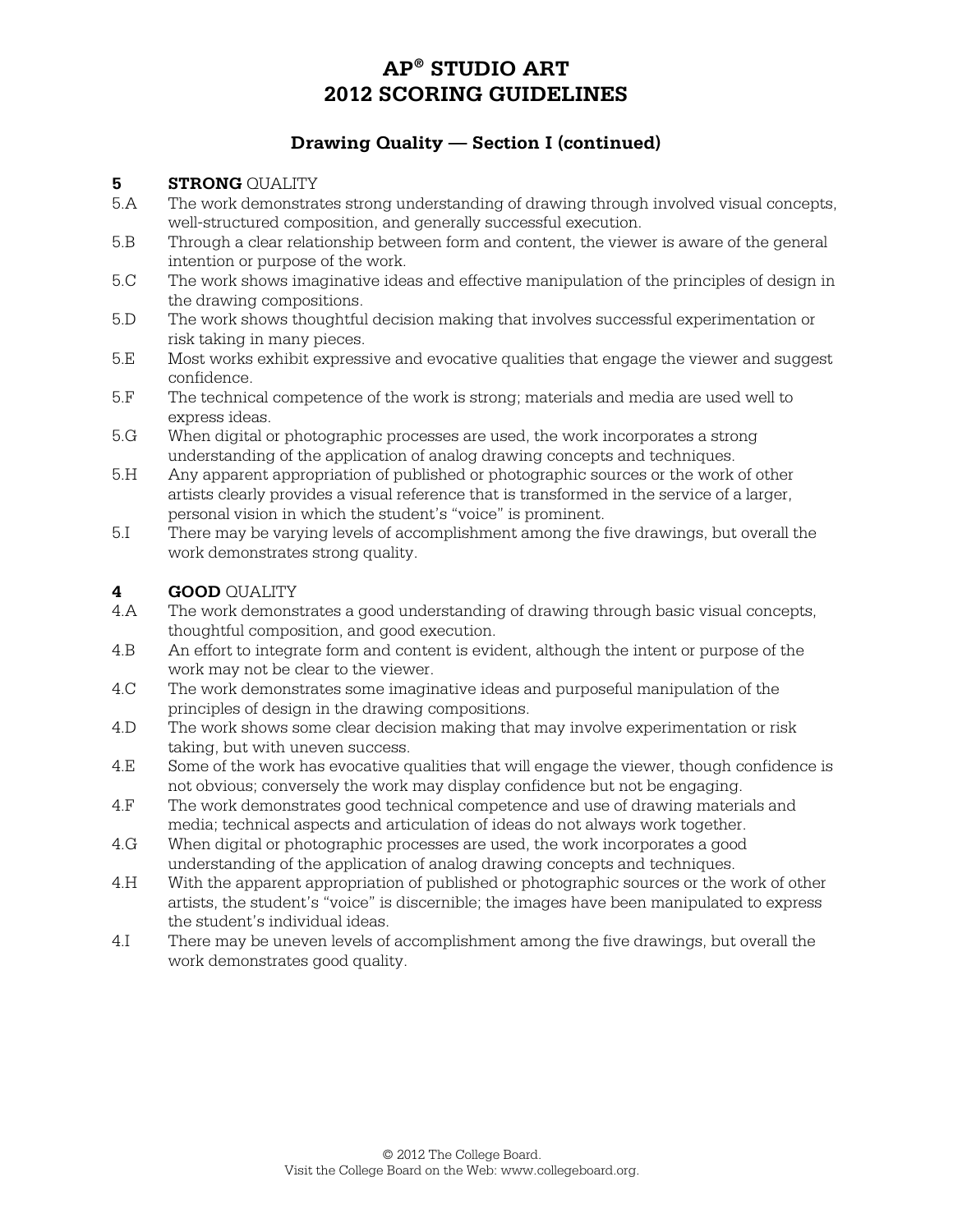### **Drawing Quality — Section I (continued)**

#### **3 MODERATE** QUALITY

- 3.A The work demonstrates a moderate understanding of drawing through foundational visual concepts with moderately successful compositional resolution and execution.
- 3.B The relationship of form to content is beginning to come into focus, but intention and purpose are uncertain.
- 3.C Some imaginative ideas about use of the principles of design in the drawing compositions appear to be emerging.
- 3.D The work shows limited decision making, experimentation, and/or risk taking; there may be some limited success.
- 3.E There may be one or two evocative, engaging works; confidence is questionable.
- 3.F The work is uneven, but overall it demonstrates emerging technical competence and use of materials and media.
- 3.G When digital or photographic processes are used, the work displays a basic understanding of the application of analog drawing concepts and techniques.
- 3.H If published or photographic sources or the work of other artists are appropriated, the work appears to be nearly direct reproductions; even if the work is skillfully rendered, the student's "voice" and the individual transformation of the images are minimal.
- 3.I There may be an emerging level of accomplishment among the five drawings, and overall the work demonstrates moderate quality.

#### 2 **WEAK** OUALITY

- 2.A The work demonstrates a weak understanding of drawing; few visual concepts are considered; compositional resolution is erratic, and overall execution is awkward.
- 2.B The relationship of form to content is inadequately considered; intention or purpose is ambiguous.
- 2.C The work relies heavily on unimaginative and weakly articulated ideas about the use of the principles of design in the drawing compositions.
- 2.D Decision making in the work is limited to conventional solutions; there is little or no attempt at experimentation; lack of knowledge inhibits risk taking.
- 2.E There is little about the work in terms of content, style, or process that engages the viewer; the work lacks confidence.
- 2.F The work demonstrates weak technical competence, awkward use of drawing materials and media, and minimal mark-making skills.
- 2.G When digital or photographic processes are used, the work displays a weak understanding of the application of analog drawing concepts and techniques.
- 2.H The works appear to be direct copies of published or photographic sources or the work of other artists; even if they are of average rendering skill, there is little discernible student "voice" or individual transformation.
- 2.I There is little evidence of accomplishment demonstrated in the five drawings, and overall the work demonstrates weak quality.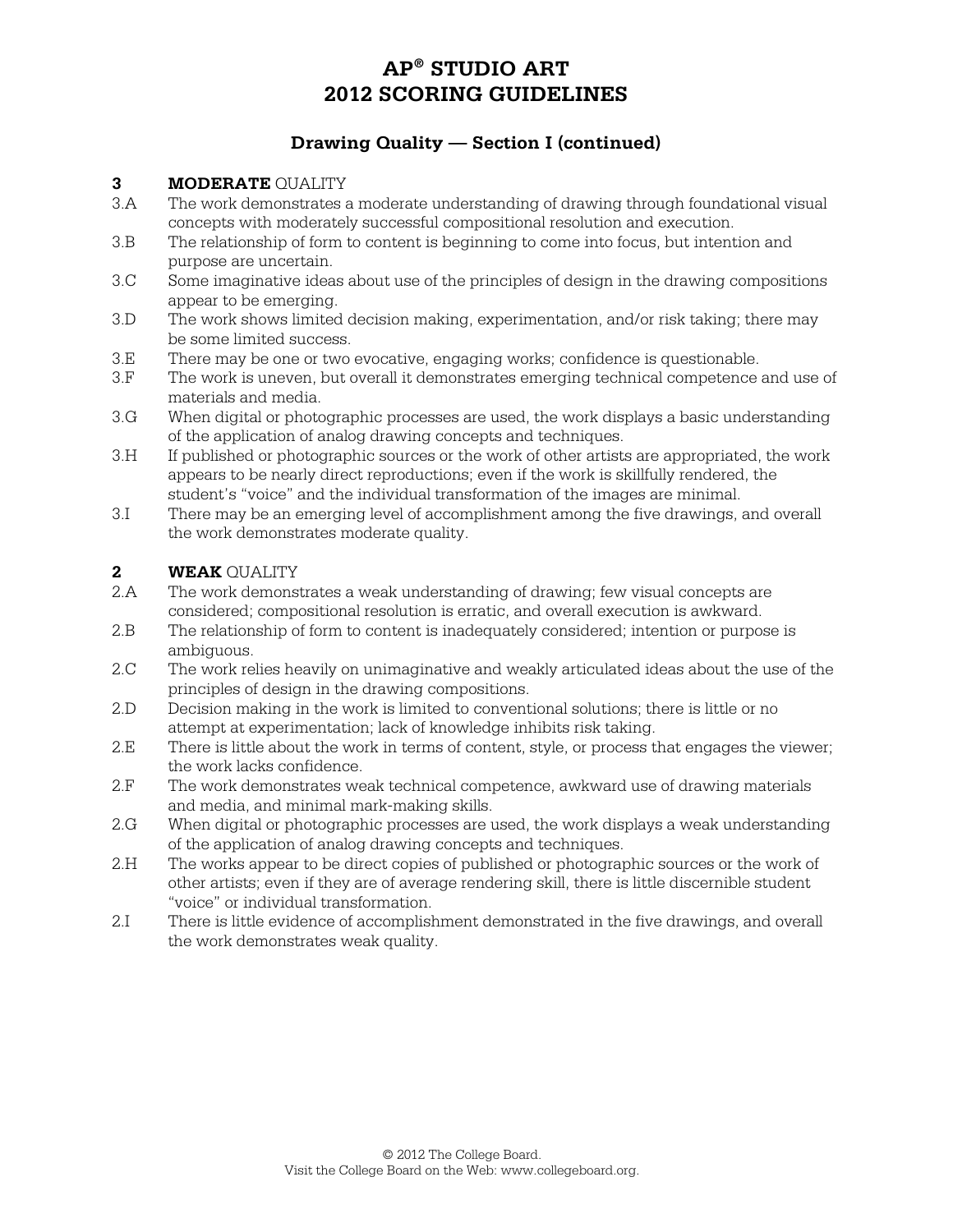### **Drawing Quality — Section I (continued)**

#### **1 POOR** OUALITY

- 1.A The work demonstrates little understanding of drawing, visual concepts, or composition; overall the execution is naïve and clumsy.
- 1.B The relationship of form to content is unconsidered; intention or purpose is lacking.
- 1.C The work lacks imaginative or inventive ideas about the use of the principles of design in the drawing compositions.
- 1.D Thoughtful decision making in the work is not apparent; there is no experimentation; lack of knowledge precludes any risk taking.
- 1.E The work does not engage the viewer; no confidence is evident.
- 1.F The work is generally inept; use of drawing materials and media is naïve and is lacking in mark-making skills and technical competence.
- 1.G When digital or photographic processes are used, the work displays no understanding of the application of analog drawing concepts and techniques.
- 1.H The works are obviously direct copies of published or photographic sources or the work of other artists that are poorly rendered; there is no discernible student "voice" or individual transformation.
- 1.I Overall the five drawings lack accomplishment and are of poor quality.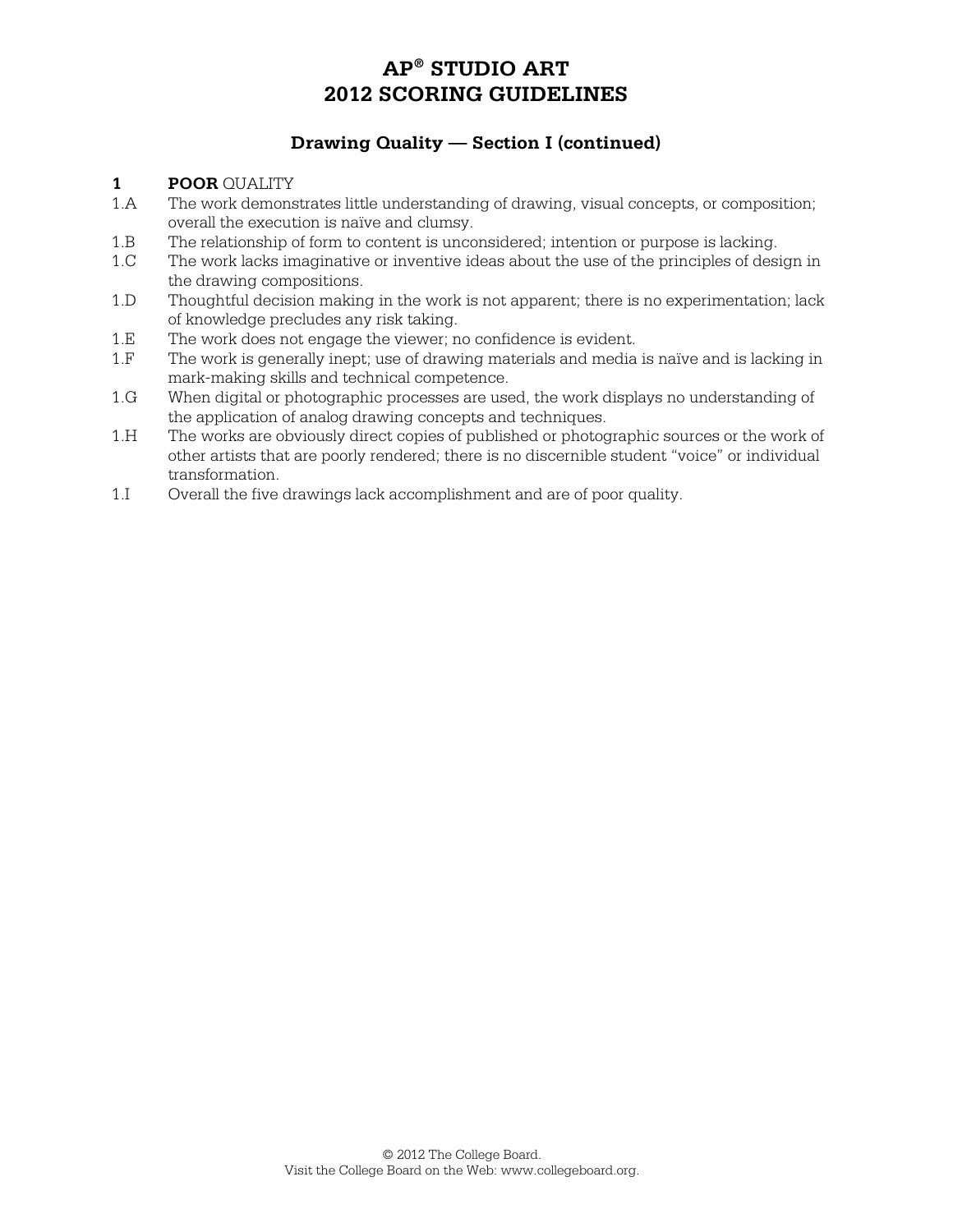### **Drawing Concentration — Section II**

A concentration is defined as "**a body of work unified by an underlying idea that has visual coherence**." In scoring concentrations, there are four major areas of concern.

- **Coherence and/or development** is the work presented actually a concentration?
- **Quality of the concept/idea represented** is there evidence of thinking and of focus?
- **Degree of development and investigation that is evident in the work** including the amount of work or number of pieces represented
- **Quality of the work in both concept and technique**

Note: These four areas will necessarily appear in shifting relationships of relative strength and weakness. Where the four are not even in the level of achievement they represent, they will be considered as a whole to arrive at the score for the section.

Because this section is concerned with a process of growth and discovery, the work presented may span a range of levels of achievement. If this is the case, the higher level that is reached should be acknowledged in the score that is given.

#### **Key Scoring Descriptors**

- A. Integration of the Topic of the Concentration and the Work Presented
- B. Decision Making and Discovery Through Investigation
- C. Originality and Innovative Thinking
- D. Evocative Theme That Engages the Viewer
- E. Growth and Transformation
- F. Technical Competence and Skill with Materials and Media
- G. Understanding the Use of Digital or Photographic Processes
- H. Appropriation and the Student "Voice"
- I. Image Quality (for Weak and Poor Concentrations Only)
- J. Overall Accomplishment and Quality

In applying these descriptors, consider the content, style, mark making, and use of media in the work.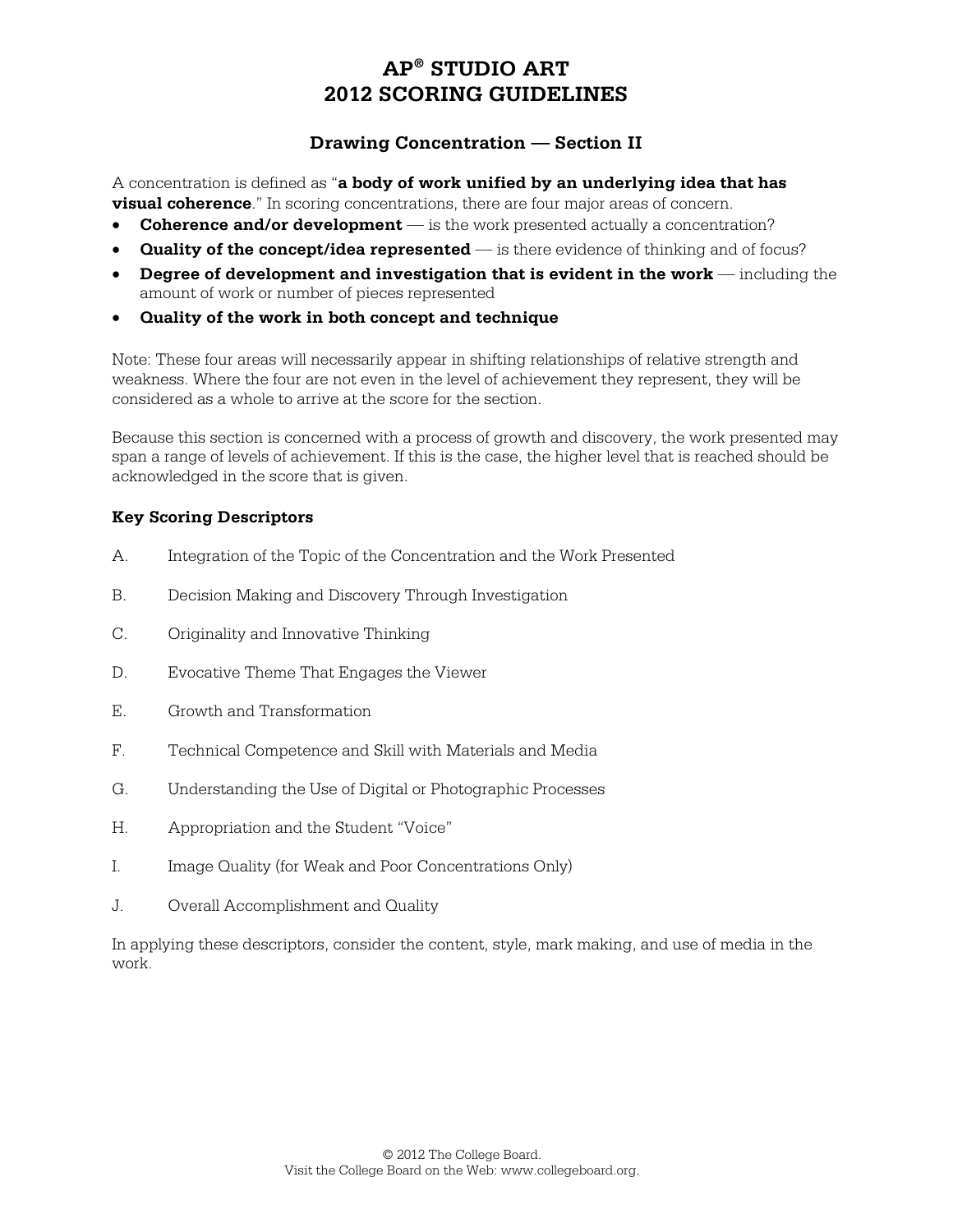### **Drawing Concentration — Section II (continued)**

#### **6 EXCELLENT** CONCENTRATION

- 6.A The concentration topic and the work presented are unmistakably and coherently integrated.
- 6.B The investigation of the concentration topic provides convincing evidence of informed decision making and discovery.
- 6.C The work for the concentration clearly demonstrates an original vision, innovative ideas and/or risk taking, and inventive articulation of drawing techniques.
- 6.D An evocative, engaging theme is sustained through most of the work.
- 6.E The work conveys a sense of transformation, and most works demonstrate a distinct measure of successful drawing.
- 6.F In general the work is technically excellent; materials and media are used effectively to express ideas.
- 6.G When digital or photographic processes are used, the work incorporates a sophisticated understanding of the application of analog drawing concepts and techniques.
- 6.H Any apparent appropriation of published or photographic sources or the work of other artists clearly provides a visual reference that is transformed in the service of a larger, personal vision in which the student's "voice" is prominent.
- 6.J There may be a varying range of accomplishment among the works for the concentration, but overall the work reaches a level of excellent quality.

#### **5 STRONG** CONCENTRATION

- 5.A The concentration topic is successfully integrated with most of the work presented.
- 5.B The investigation of the concentration provides evidence of thoughtful decision making and discovery in some works.
- 5.C The work for the concentration generally demonstrates originality, innovative thinking, and effective manipulation of drawing techniques.
- 5.D An evocative, engaging theme is clearly present in much of the work.
- 5.E The work generally exhibits transformation, but some pieces are not fully realized or totally successful.
- 5.F The work is technically strong; materials and media are used well to express ideas.
- 5.G When digital or photographic processes are used, the work incorporates a strong understanding of the application of analog drawing concepts and techniques.
- 5.H Any apparent appropriation of published or photographic sources or the work of other artists shows a strong sense of the student's "voice" through individual transformation of the images.
- 5.J There may be varying levels of accomplishment among the works for the concentration, but overall the work is of strong quality.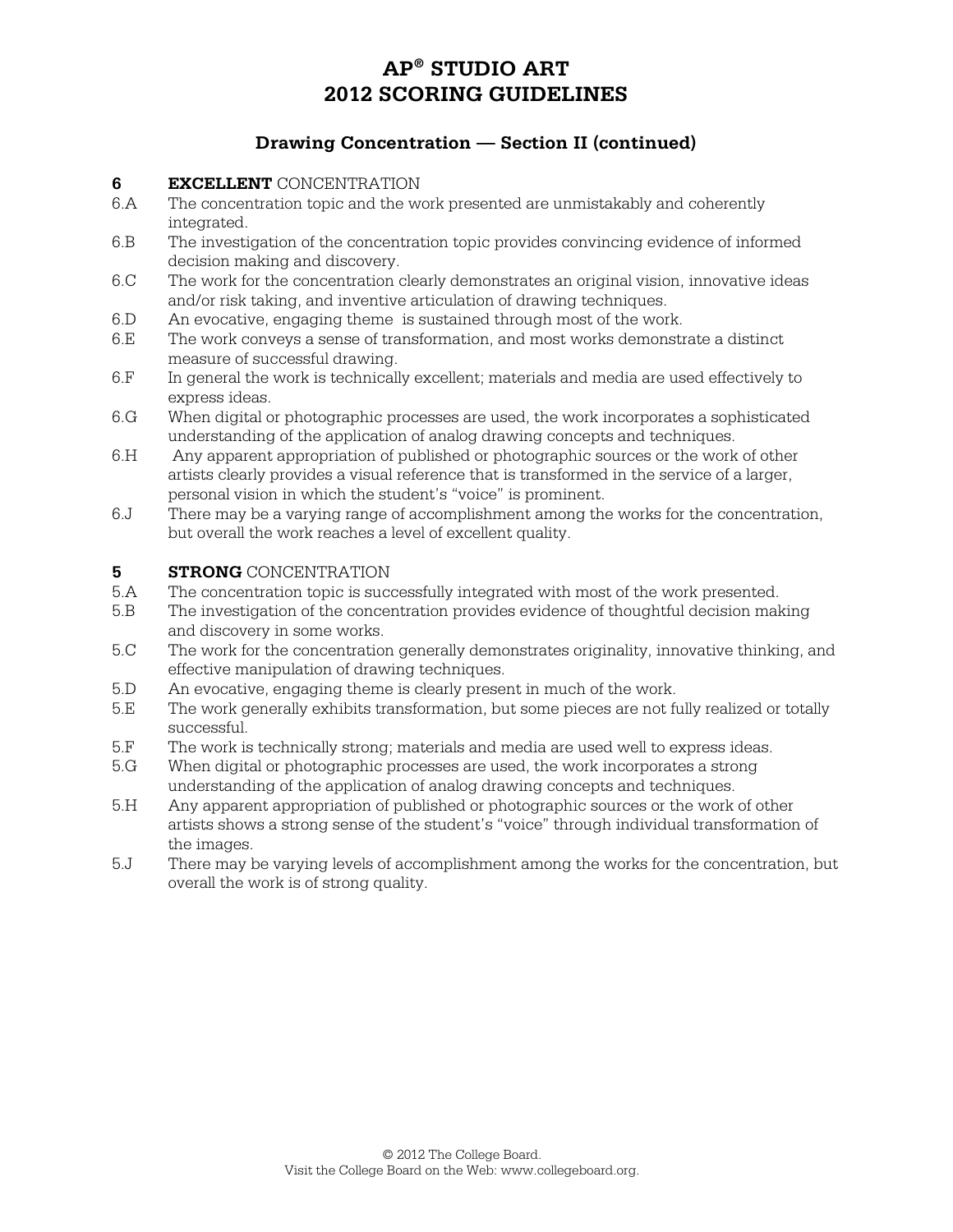### **Drawing Concentration — Section II (continued)**

#### **4 GOOD** CONCENTRATION

- 4.A The concentration topic and the work presented are closely related.
- 4.B Some clear decision making and discovery are evident in the investigation of the concentration
- 4.C The work for the concentration demonstrates some originality, some innovative thinking, and purposeful manipulation of drawing techniques.
- 4.D A clear theme that engages the viewer with some of the work is discernible.
- 4.E Apparent transformation is noticeable, but the scope of the work may be limited or repetitive.
- 4.F The work demonstrates adequate technical competence and use of materials and media; technical aspects and articulation of ideas do not always work together.
- 4.G When digital or photographic processes are used, the work employs a good understanding of the application of analog drawing concepts and techniques.
- 4.H With the apparent appropriation of published or photographic sources or the work of other artists, the student's "voice" is discernible; the images have been manipulated to express the student's individual ideas.
- 4.J There may be uneven levels of accomplishment among the works for the concentration, but overall, the work is of good quality.

#### **3 MODERATE** CONCENTRATION

- 3.A The connection between the concentration topic and the work presented is evident but erratic.
- 3.B Decision making is sporadic, and the work demonstrates little sense of investigation or discovery.
- 3.C An idea for a concentration is presented, and some original ideas seem to be emerging or some attempt at innovation with drawing techniques is evident.
- 3.D A potentially engaging theme is somewhat discernible but is inadequately considered.
- 3.E Some transformation is discernible, but the scope of the work is narrow, repetitive, or both.
- 3.F Though uneven, the work demonstrates emerging technical competence, some knowledgeable use of drawing materials and media, and rudimentary drawing skills.
- 3.G When digital or photographic processes are used, the work displays a basic understanding of the application of analog drawing concepts and techniques.
- 3.H If published or photographic sources or the work of other artists are appropriated, the work appears to be nearly direct reproductions; even if the work is skillfully rendered, the student's "voice" and the individual transformation of the images are minimal.
- 3.J There may be an emerging level of accomplishment among the works for the concentration; overall the work is of moderate quality.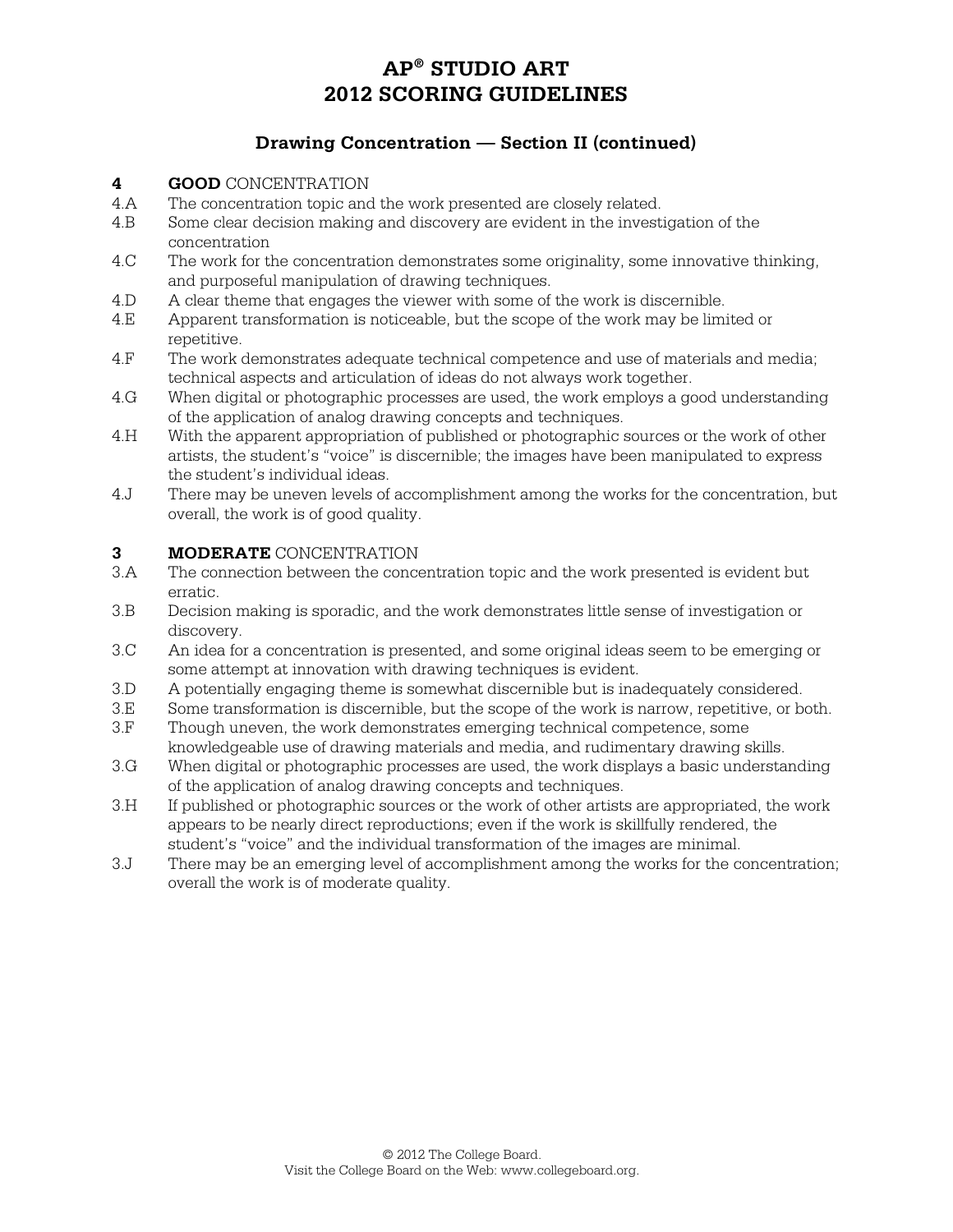### **Drawing Concentration — Section II (continued)**

#### **2 WEAK** CONCENTRATION

- 2.A There is a sense of a concentration, but integration of the topic and the work is inadequately considered.
- 2.B Decision making is lacking; the work appears inadequately thought out and insufficiently explored.
- 2.C An idea for a concentration is presented, but the ideas in the work are unoriginal or rely mostly on appropriation.
- 2.D A potentially engaging theme is present but is generally unsuccessful.
- 2.E The work is mostly repetitive; only a few pieces suggest growth or show slight signs of transformation.
- 2.F The work demonstrates poor technical competence, awkward use of drawing materials and media, and poor drawing skills.
- 2.G When digital or photographic processes are used, the work displays a weak understanding of the application of analog drawing concepts and techniques.
- 2.H The works appear to be direct copies of published or photographic sources or the work of other artists; even if they are of average rendering skill, there is little discernible student "voice" or individual transformation.
- 2.I The images are difficult to see properly because they are too small, unfocused, or poorly lighted.
- 2.J There is little evidence of accomplishment demonstrated in the works for the concentration; overall the work is of weak quality.

#### **1 POOR** CONCENTRATION

- 1.A There is very little or no evidence of a concentration topic in the work presented, or there is not enough work to represent a concentration.
- 1.B An idea for a concentration may be presented, but the knowledge and understanding to investigate it and carry it out are not evident in the work.
- 1.C An idea for a concentration may be presented, but the work comprises trite, simplistic, or appropriated solutions that are poorly drawn.
- 1.D A theme that could engage the viewer with the work in relation to the concentration is absent.
- 1.E Overall the work shows no indication of growth or transformation.<br>1.F The work shows very limited technical competence: use of material
- The work shows very limited technical competence; use of materials and media is naïve and is lacking in drawing skills.
- 1.G When digital or photographic processes are used, the work displays no understanding of the application of analog drawing concepts and techniques.
- 1.H The works are obviously direct copies of published or photographic sources or the work of other artists that are poorly rendered; there is no discernible student "voice" or individual transformation.
- 1.I The images are impossible to see properly because they are too small, unfocused, or poorly lighted.
- 1.J Overall the work for the concentration lacks accomplishment and is of poor quality.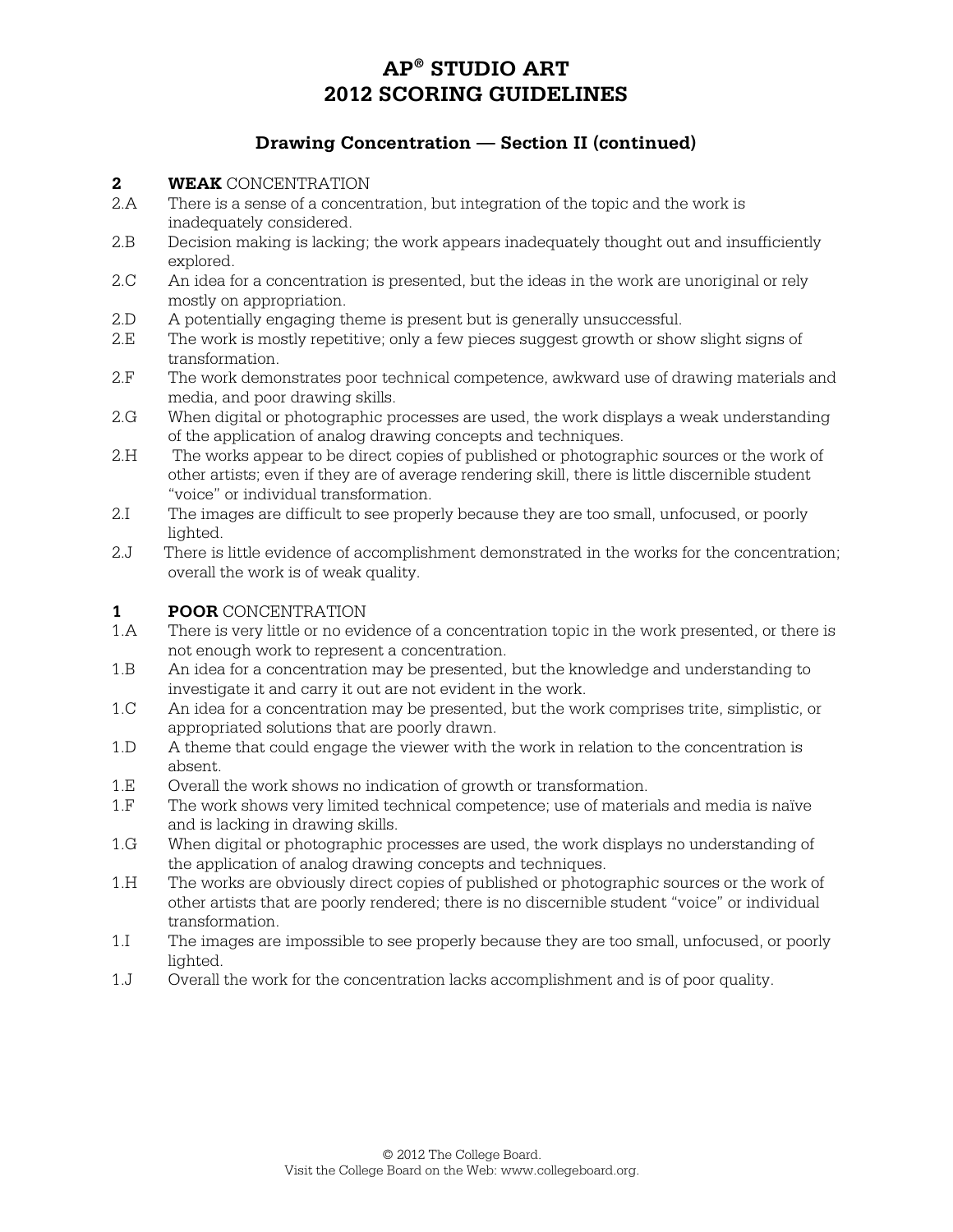#### **Drawing Breadth — Section III**

Works demonstrating understanding of a variety of drawing issues. Look for engagement with a range of the following:

Form Depth Content Pattern Pattern Pattern Pattern Pattern Pattern Pattern Pattern Pattern Pattern Pattern Pattern Pattern Pattern Pattern Pattern Pattern Pattern Pattern Pattern Pattern Pattern Pattern Pattern Pattern Pattern Patter Tonal Values **Means** of Representation and Abstraction Line Quality Materials Perspective and Other Spatial Systems Composition Drawing Surface Techniques

Styles

#### **Key Scoring Descriptors**

- A. Investigation of a Broad Range of Visual Concepts and Composition
- B. Decision Making in Terms of Experimentation, Risk Taking or Both
- C. Originality, Imagination, and Invention in Using the Elements and Principles of Design in Drawing Composition
- D. Intention, Purpose, and Direction
- E. Confident, Evocative Work That Engages the Viewer
- F. Technical Competence and Skill with Drawing Materials and Media
- G. Understanding the Use of Digital or Photographic Sources
- H. Appropriation and the Student "Voice"
- I. Image Quality (for Weak and Poor Breadth Sections Only)
- J. Overall Accomplishment and Quality

In applying these descriptors, consider the content, style, mark making, and use of media in the work.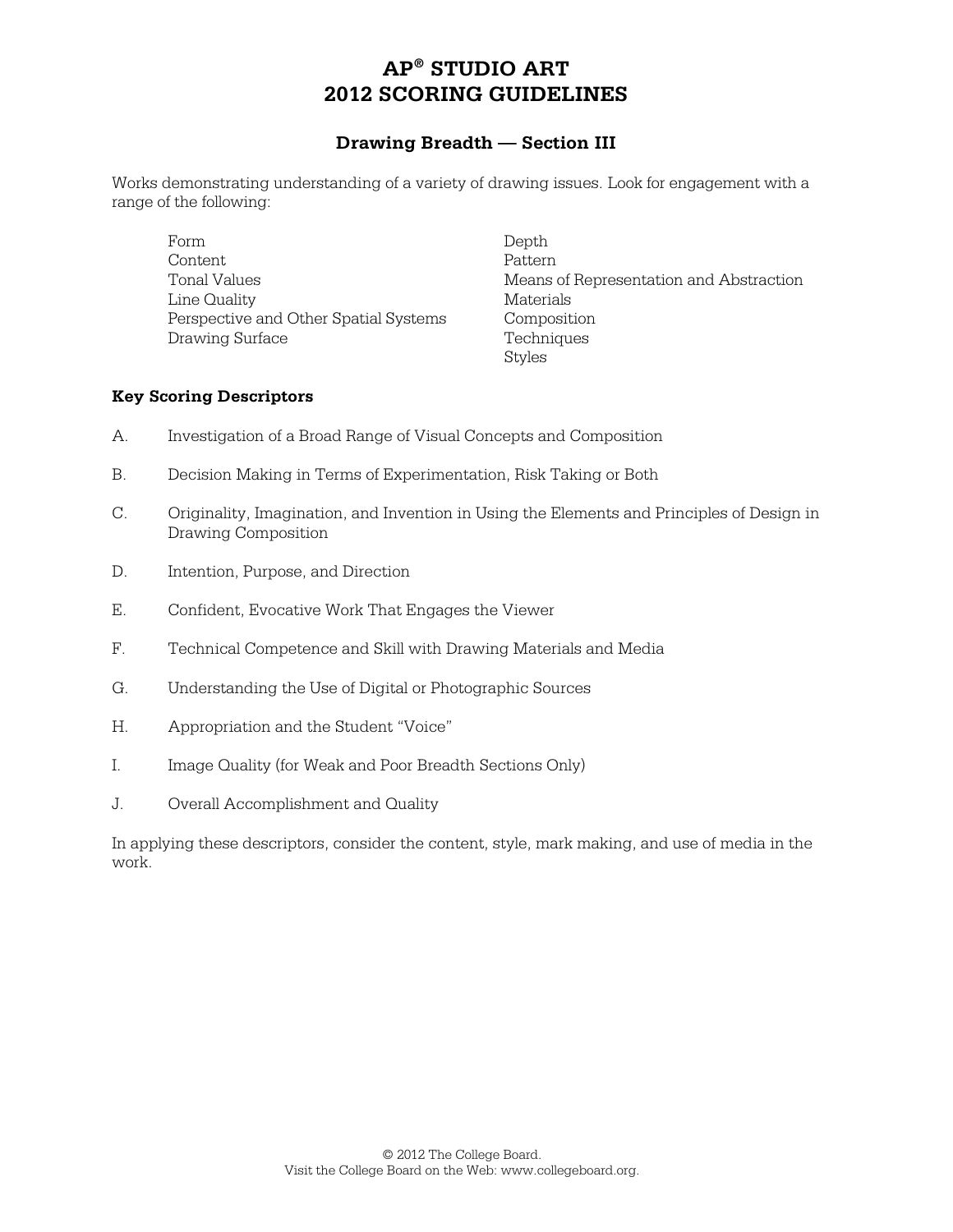### **Drawing Breadth — Section III (continued)**

#### **6 EXCELLENT** BREADTH

- 6.A The work demonstrates informed investigation of a broad range of visual concepts and compositions.
- 6.B The work exhibits obvious evidence of informed decision making that involves highly successful experimentation, risk taking, or both in most pieces.
- 6.C The work clearly displays an imaginative and inventive articulation of the principles of design in a broad range of drawing compositions.
- 6.D Through a successful balance of form and content, the work clearly demonstrates a broad range of intentions or purposes.
- 6.E The work as a whole is confident and evocative; it engages the viewer with visual qualities (for example, expressive verve or nuanced subtlety).
- 6.F The technical competence of the work is consistently excellent; materials and media are used effectively to express ideas.
- 6.G When digital or photographic processes are used, the work incorporates a sophisticated understanding of the application of analog drawing concepts and techniques.
- 6.H Any apparent appropriation of published or photographic sources or the work of other artists clearly provides a visual reference that is transformed in the service of a larger, personal vision in which the student's "voice" is prominent.
- 6.J There may be a varying range of accomplishment among the works, but overall the work demonstrates excellent breadth and quality.

#### **5 STRONG** BREADTH

- 5.A The work demonstrates thoughtful investigation of a range of visual concepts and compositions.
- 5.B The work shows evidence of decision making that involves successful experimentation, risk taking, or both in many pieces.
- 5.C The work demonstrates innovative ideas through the effective manipulation of the principles of design in a range of drawing compositions.
- 5.D Through a clear relationship of form and content, the work articulates a variety of intentions or purposes.
- 5.E Most of the work engages the viewer with expressive and evocative qualities; the work suggests confidence.
- 5.F The technical competence of the work is strong; drawing materials and media are used well to express ideas.
- 5.G When digital or photographic processes are used, the work incorporates a strong understanding of the application of analog drawing concepts and techniques.
- 5.H Any apparent appropriation of published or photographic sources or the work of other artists shows a strong sense of the student's "voice" through individual transformation of the images.
- 5.J There may be varying levels of accomplishment among the works, but overall the work demonstrates strong breadth and quality.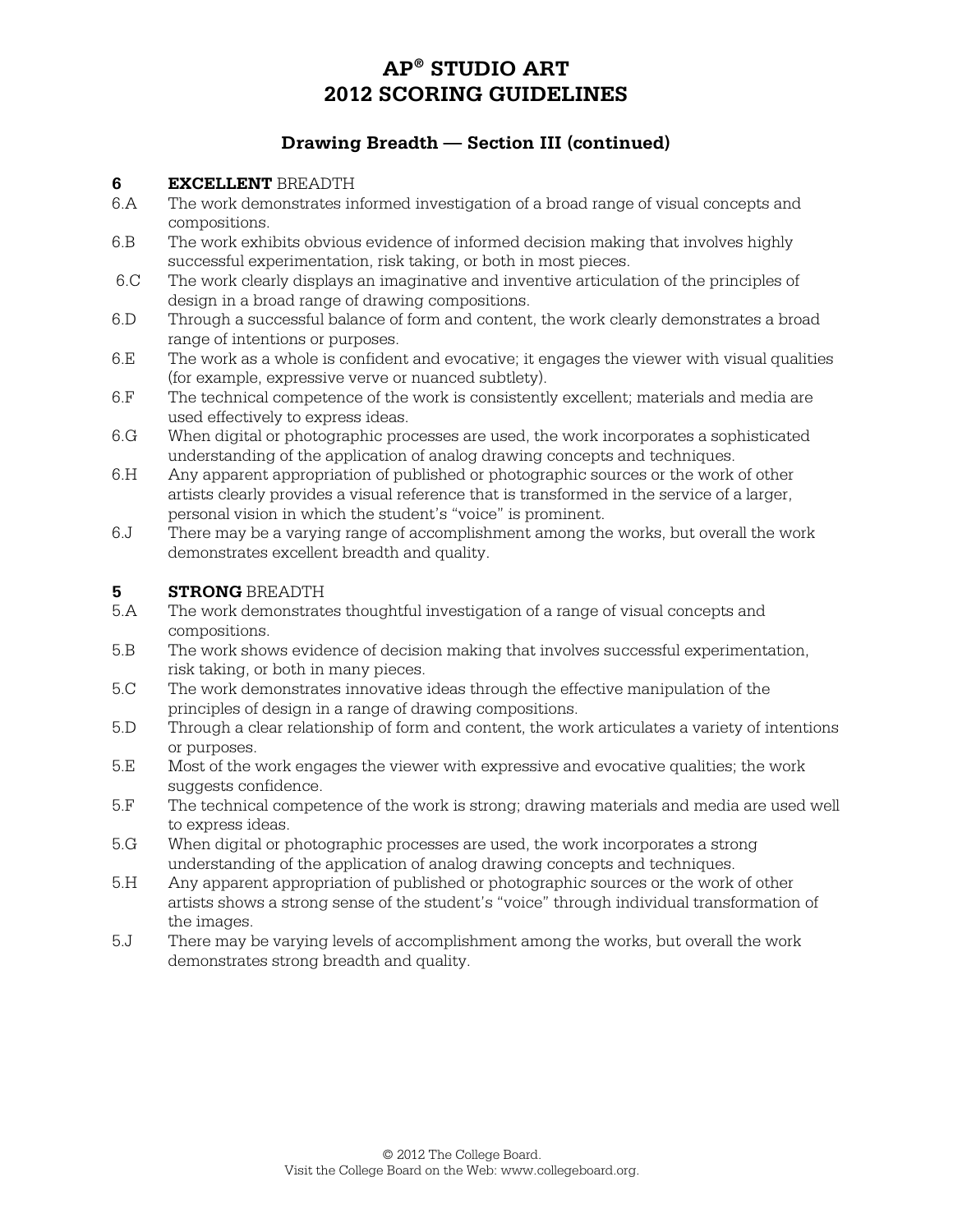### **Drawing Breadth — Section III (continued)**

#### **4 GOOD** BREADTH

- 4.A The work demonstrates a good investigation of varied visual concepts and compositions.
- 4.B The work shows decision making and may show evidence of experimentation or risk taking that is not always successful.
- 4.C The work demonstrates somewhat innovative ideas through purposeful attempts to manipulate the principles of design in a range of drawing compositions.
- 4.D The relationship of form to content is evident; a range of intended purposes or directions may not be clearly articulated.
- 4.E Some of the work has discernible evocative or engaging qualities, though confidence is not strongly apparent; conversely the work may display confidence but not be engaging.
- 4.F The work demonstrates good technical competence and use of drawing materials and media; technical aspects and articulation of ideas do not always work together.
- 4.G When digital or photographic processes are used, the work employs a good understanding of the application of analog drawing concepts and techniques.
- 4.H With the apparent appropriation of published or photographic sources or the work of other artists, the student's "voice" is discernible; the images have been manipulated to express the student's individual ideas.
- 4.J There may be uneven levels of accomplishment among the works, but overall the work demonstrates good breadth and quality.

#### **3 MODERATE** BREADTH

- 3.A The work demonstrates a moderate investigation of a range of visual concepts, compositions, or both.
- 3.B The work shows modest decision making; there is little evidence of successful experimentation or risk taking.
- 3.C The work demonstrates a few imaginative ideas or ideas that are tentative in their innovation with the principles of design.
- 3.D The relationship of form to content is beginning to come into focus, but there is obvious uncertainty of purpose and direction.
- 3.E The work is emerging in terms of potentially engaging qualities; confidence is questionable.
- 3.F The work demonstrates moderate technical competence and some knowledgeable use of drawing materials and media
- 3.G When digital or photographic processes are used, the work displays a basic understanding of the application of analog drawing concepts and techniques.I
- 3.H If published or photographic sources or the work of other artists are appropriated, the work appears to be nearly direct reproductions; even if the work is skillfully rendered, the student's "voice" and the individual transformation of the images are minimal.
- 3.J There may be an emerging level of accomplishment among the works, but overall the work demonstrates moderate breadth and quality.